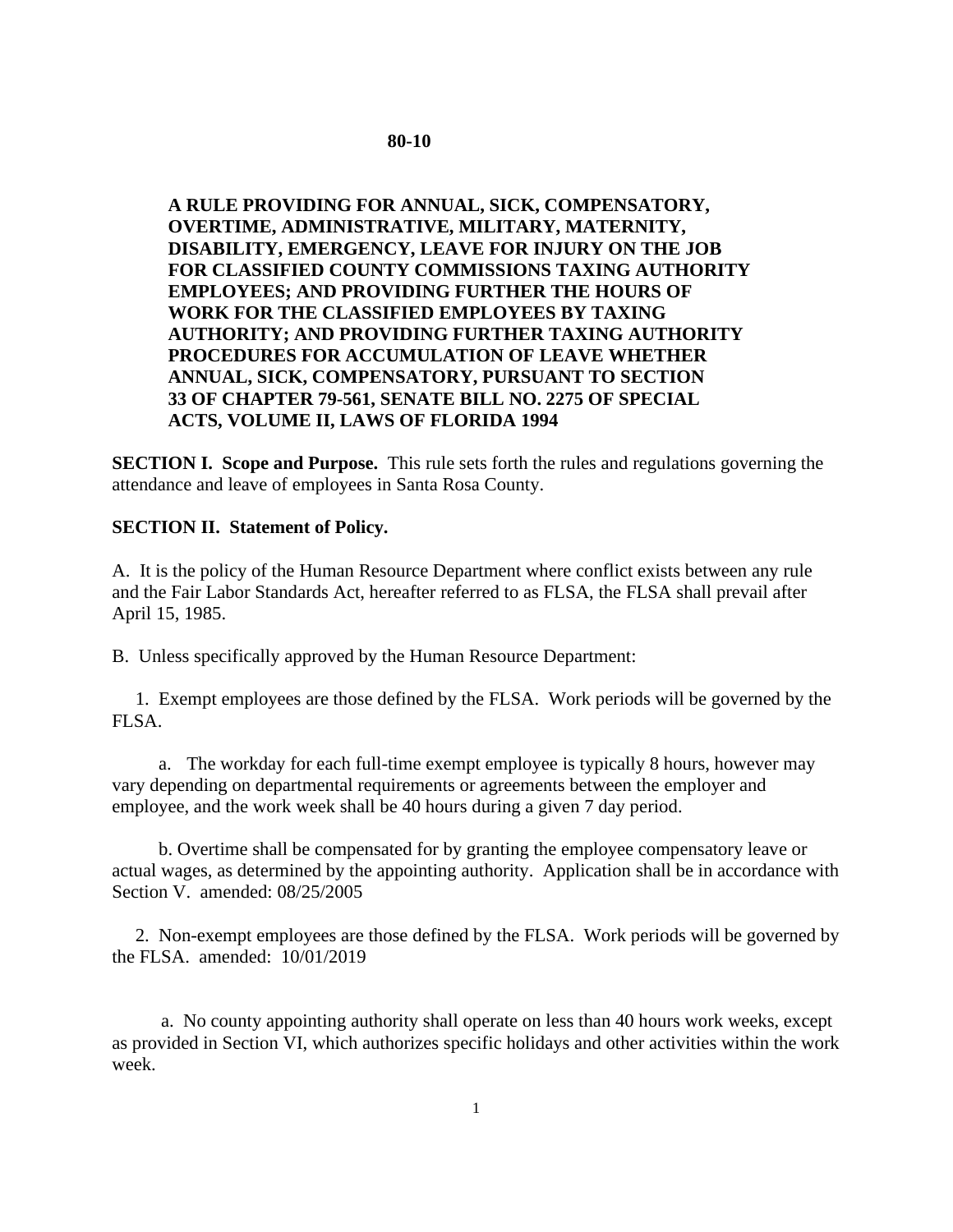b. The work day for each full-time non-exempt employee is typically 8 hours, however may vary depending on departmental requirements or agreements between the employer and employee, and the work week shall be 40 hours during a given 7 day period.

c. Overtime shall be compensated in accordance with the FLSA. Application of this policy shall be in accordance with Section V.

3. The workday for each part-time exempt and non-exempt employee is typically 4 hours, however may vary depending on departmental requirement or agreements between the employer and employee. A workweek of no less than 20 hours during a given 7 day period is required for insurance eligibility. amended: 03/25/2008

C. For all classified positions, the appointing authority shall arrange the employment and work program of the division in such a way that overtime is not required or permitted, except in emergency situations, or in the event of a special project. amended: 11/10/2004

Emergency situations are defined as:

 1. Where an established post of duty must be covered 24 hours per day, and an employee is not available to cover that post on a given shift.

 2. When danger to life, health, or well being of the public, employees, inmates, or other persons could occur if an employee is not required to be on duty or where danger to property is imminent.

 3. Other situations where the appointing authority determines that the direct or indirect statutory responsibilities prescribed for the appointing authority cannot be accomplished unless overtime is authorized.

A special project is defined as:

A county approved assignment requiring committed involvement in the area of site development where the authorization of overtime is pre-approved by the appointing authority.

D. The granting of any leave of absence with or without pay must be approved by the Appointing Authority. An employee who is granted leave of absence without pay shall be an employee of the County classified service while on such leave. Employee shall be returned to the same position or a different position of the same class and same work location upon termination of the approved leave of absence. The appointing authority and the employee may agree, in writing, to other conditions and terms under which leave is to be granted.

E. Any leave of absence with or without pay must be authorized prior to the leave being taken.

 1. When prior approval cannot be obtained by the employee due to emergencies, the appointing authority shall take one of the following actions: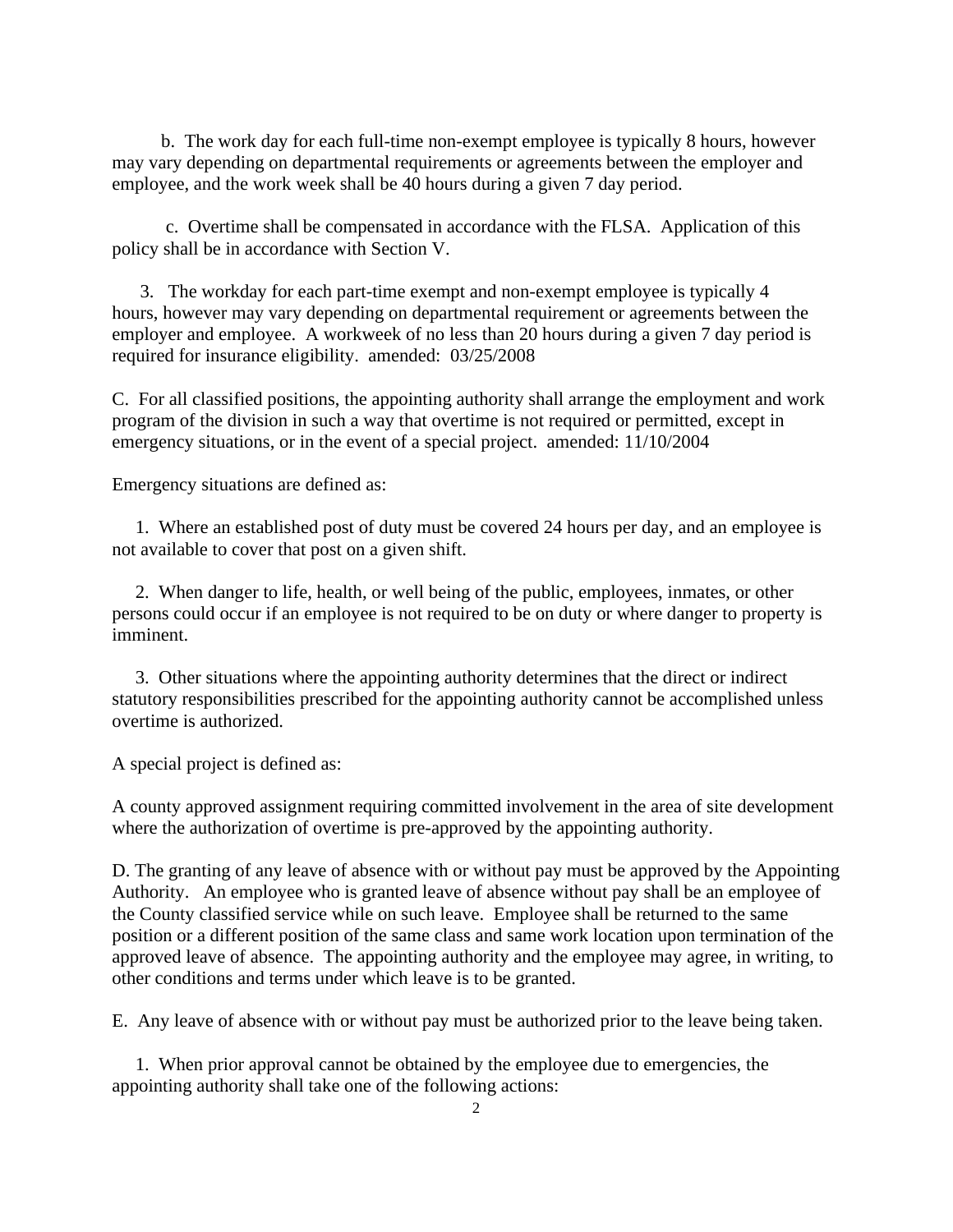a. Grant the employee leave with pay, provided the employee has sufficient accrued leave credits to cover the absence.

b. Place the employee on leave without pay for the absence, or

 c. If the absence is for 3 consecutive workdays, consider the employee to have abandoned the position and resigned from Santa Rosa County. The appointing authority shall immediately notify the Civil Service Board of such action, and the employee shall be notified by the Civil Service Board by certified mail. The employee shall have ten (10) days from the date of the Civil Service Board letter to file an appeal to this action.

 2. If an employee's request for leave of absence is disapproved and the employee takes unauthorized leave, the appointing authority shall place the employee on leave without pay and after an unauthorized leave of absence of three (3) consecutive workdays shall consider the employee to have abandoned the position and resigned from Santa Rosa County. amended: 05/31/2007

a. Requesting leave while not having a sufficient amount of leave time available at the time of leave being taken will result in the employee being placed in a non-pay status and subject to disciplinary action. The exception would be leave without pay in conjunction with the Family and Medical Leave Act (FMLA). Amended: 5/31/2007

 3. Leave of absence without pay for thirty days or less may be granted by the appointing authority.

 4. No leave shall be granted for the purpose of enabling a full-time employee to engage in other employment.

 5. Employees granted leave under this section shall not be entitled to continue to accrue annual leave or sick leave credits.

 6. An approved leave of absence without pay does not constitute a break in service, however, the total length of the employee's leave up to one hundred eighty (180) calendar days will not affect the hire-in date. If the total length of the leave exceeds the one hundred eighty days the entire leave of absence shall be deducted from the employees total service.

 7. Failure of an employee to return to duty upon expiration of their leave without pay shall be interpreted as a resignation.

## **SECTION III. Hours of Work.**

A. As provided in Section II, 8 hours shall constitute a workday, and 40 hours shall constitute a workweek for full-time employees, and typically, 4 hours shall constitute a workday, and typically 20 hours shall constitute a workweek for part-time employees; however, may vary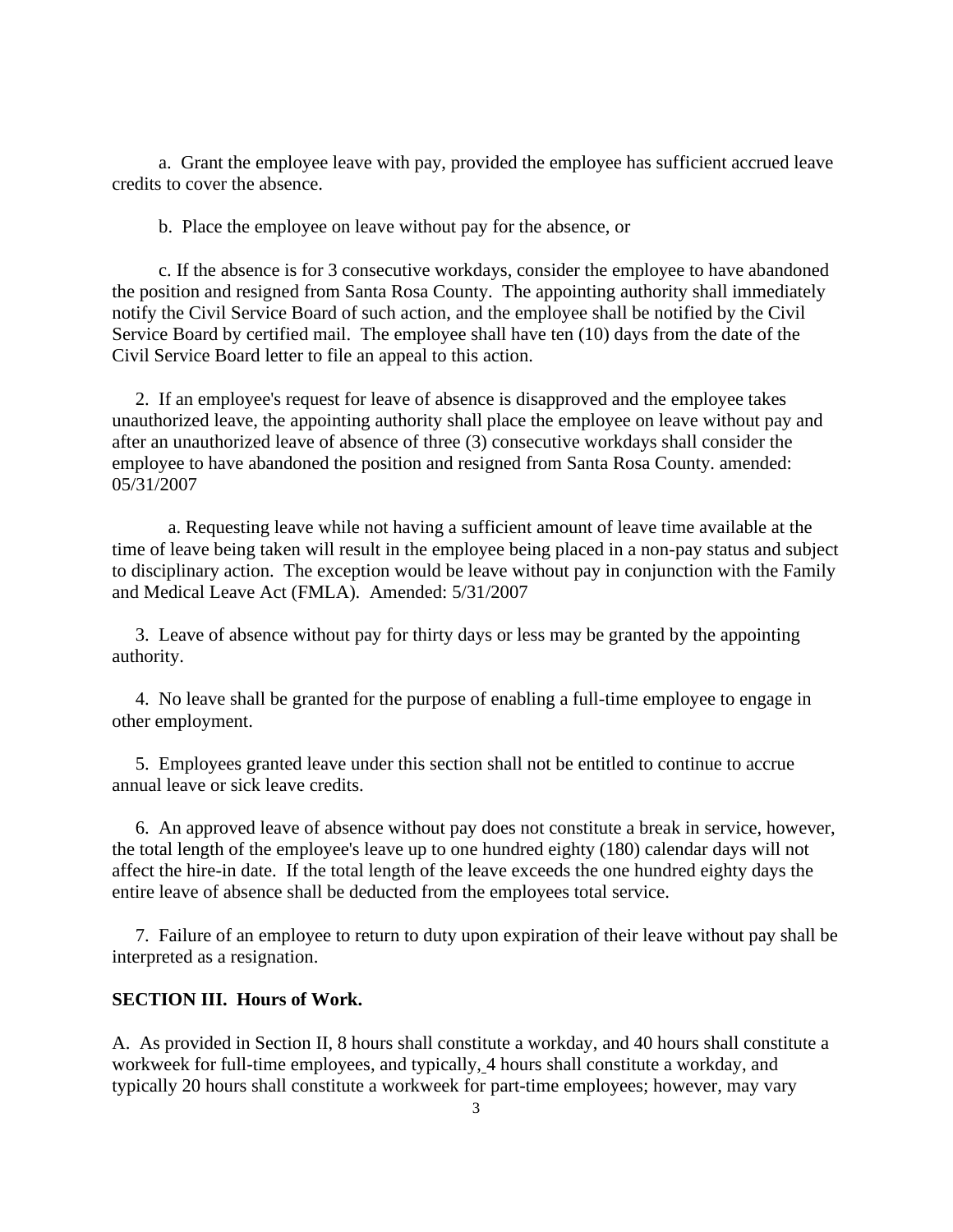depending on departmental requirement or agreements between the employer and employee, and may be less than 20 hours. A workweek of no less than 20 hours during a given 7 day period is required for insurance eligibility. amended: 10/01/2019

1. The Appointing Authority may allow certain employees to work less than 8 hour workdays; however, these employees will earn and accumulate leave prorated at a rate based on their hours of work. These employees shall be classified as part-time employees.

B. Employees filling established positions are expected to accomplish their work without overtime being required, except in emergency situations as defined in Section II.

C. Full-time employees shall be required to be present on their assigned job for the total hours in the established workday and workweek. Unless absence from duty is authorized by the appropriate authority in accordance with the provisions of this section.

D. Part-time employees shall be required to be present on their assigned jobs for the total number of hours for which they are being compensated, unless absence from duty is authorized by the appropriate authority in accordance with the provisions of this section.

E. Except for regular compensatory leave used during the workweek in which it is earned, all approved leave of absence with pay and holidays, including delayed holidays that are granted as special compensatory leave earned for working a holiday, shall be counted as time worked during a workweek. When actual hours worked plus such leave time used exceed the established workweek or work period, the employee shall be given regular compensatory time for those hours as authorized by the appointing authority within the guidelines of the FLSA

When actual hours worked minus such leave time used exceed the established work week or work period, the employee shall be given compensatory overtime for those hours as authorized by the appointing authority within the guidelines of the FLSA.

# **SECTION IV. Record Keeping.**

A. Each appointing authority is required to keep accurate record of all hours worked by each employee, as well as a complete and accurate record of all authorized leave which is approved in accordance with this rule. Any employee who earns or uses compensatory leave credits in an amount of time which is less than a full hour shall be credited or charged with such leave to one decimal place in accordance with Section VII, B, 3.

B. The ultimate responsibility for the accuracy and proper maintenance of all attendance and leave records rests with the appointing authority.

C. Falsification of any attendance or leave record shall be cause for the dismissal of the employee or employees involved.

**SECTION V. Overtime.** Unless otherwise provided for herein, compensation will be made in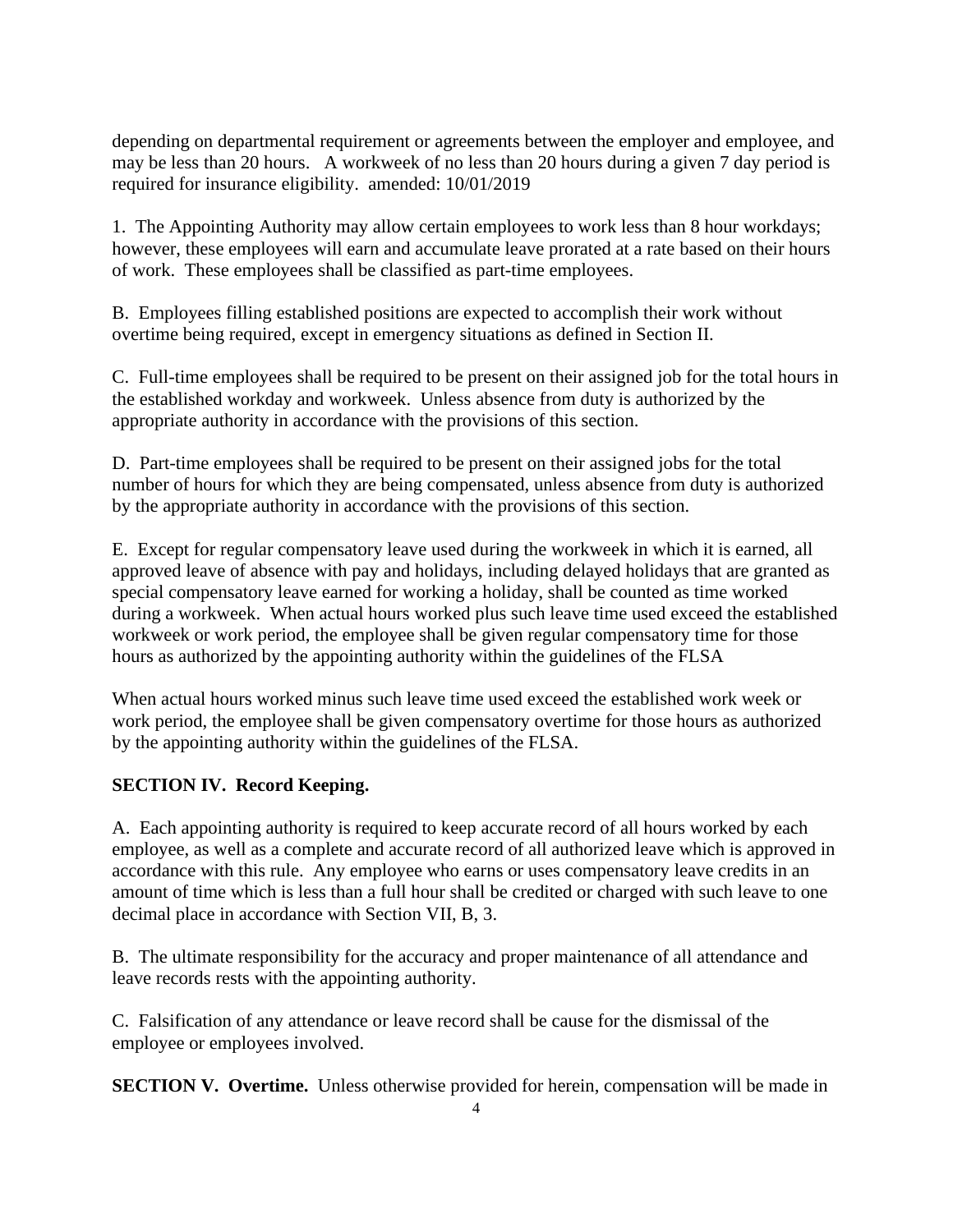accordance with the relevant provisions of the Fair Labor Standards Act (FLSA). A. Non-exempt employees.

 1. Overtime is defined as work performed by an employee beyond the established workweek or work period within the requirements of the FLSA.

 2. When an employee is required to attend training courses and seminars, attendance at and travel to and from such training courses and seminars shall be considered as time physically on duty.

 Overtime shall be recognized by compensating the employee on an hour for hour basis. When hours are physically worked over the established work week or work period, when an employee works on a holiday, or when an employee is subject to a special project as defined in section II, compensation will be earned at a ratio of one and one half hours for each hour worked. Any employee that is required to be on standby duty shall be allowed to be compensated for overtime hours. "Standby duty" being defined by the FLSA. The appointing authority may give a defined amount of compensation to an employee that is required to be "On Call". "On-Call" as defined by the FLSA. An appointing authority may compensate an employee for overtime with actual wages or compensatory time. Amended: 8/25/2005

 3. Cash payment for any type of unused compensatory leave credits will be made if the employee moves to another appointing authority or ends employment in the classified service.

 When an employee accrues any type of compensatory leave the appointing authority **SHALL** require the employee to use this leave prior to using annual leave credits. Leave shall be used in the following order; overtime compensatory hours, regular compensatory hours, annual leave.

B. Exempt Employees.

 1. Overtime is defined as work performed by an employee beyond the established workday or work period.

 2. Cash payment for any type of unused compensatory leave credits will be made if the employee moves to another appointing authority or ends employment in the classified service.

 3. When an employee accrues any type of compensatory leave credits, the appointing authority **SHALL** require the employee to use this leave in lieu of annual leave credits.

### **SECTION VI. Holidays and Other Authorized Activities.**

A. The following holidays are authorized for classified employees by the Human Resource Department: (rules applying to holidays will also apply to days of mourning)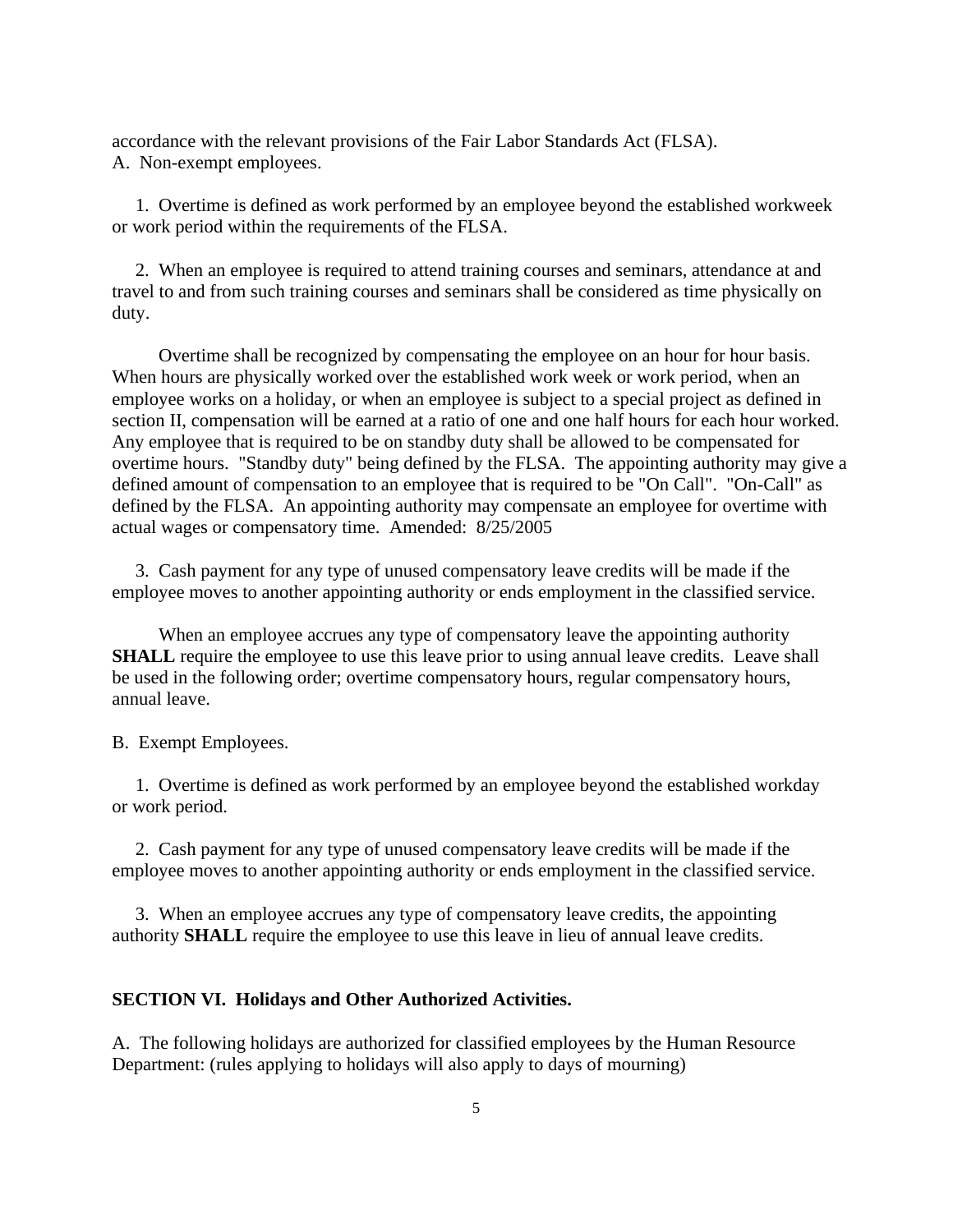### 1. Paid Holidays

New Year's Day Labor Day Martin Luther King's Birthday Veteran's Day Good Friday Thanksgiving Day Memorial Day Friday after Thanksgiving Independence Day Christmas Eve Christmas Day

2. Generally, if any of these holidays fall on Saturday, the preceding Friday will be observed as a holiday; or if any of these holidays fall on Sunday, the following Monday will be observed as a holiday. Shift workers will observe holidays on the actual day that the holiday occurs.

 3. Due to unusual operational needs, an appointing authority may request that the Human Resource Department approve a variation in the holiday schedule for employees; however, the number of holidays approved shall not exceed the number of holidays authorized by this section.

 4. Part-time employee's compensation shall be prorated at a rate based on their hours of work as per SECTION VI. D.

B. The Human Resource Department may designate any other workday as a holiday for employees of the classified service. Taxing Authorities may declare a day of mourning in observance of the death of a statesman in recognition of services rendered to the state or nation.

C. In municipalities in Santa Rosa County, when events are organized to celebrate some occasion in the locality, any employee who is desirous of attending such event may be granted annual or compensatory leave for that purpose, but shall not be granted any other type of leave with pay. This rule shall also apply to any holiday which is not specifically named or designated a holiday by the Human Resource Department in accordance with this rule.

D. Each employee shall be given all holidays designated in Section VI, if the workload of the division is such that the employee's work can be discontinued.

 1. If the holiday falls on the employee's **regular workday** and the employee **is** required to work the employee shall be compensated at a ratio of one and one half hours for each hour worked.

 2. If the holiday falls on the employee's **regular workday** and the employee **is not** required to work the employee shall be compensated at an hourly ratio of one for one for the hours the employee is normally scheduled to work (e.g. H8, H10, H12).

 3. If the holiday falls on the employee's **regular day off** and the employee **is not** required to work, the employee shall be compensated at an hourly ratio of one for one, up to an eight (8) hour period.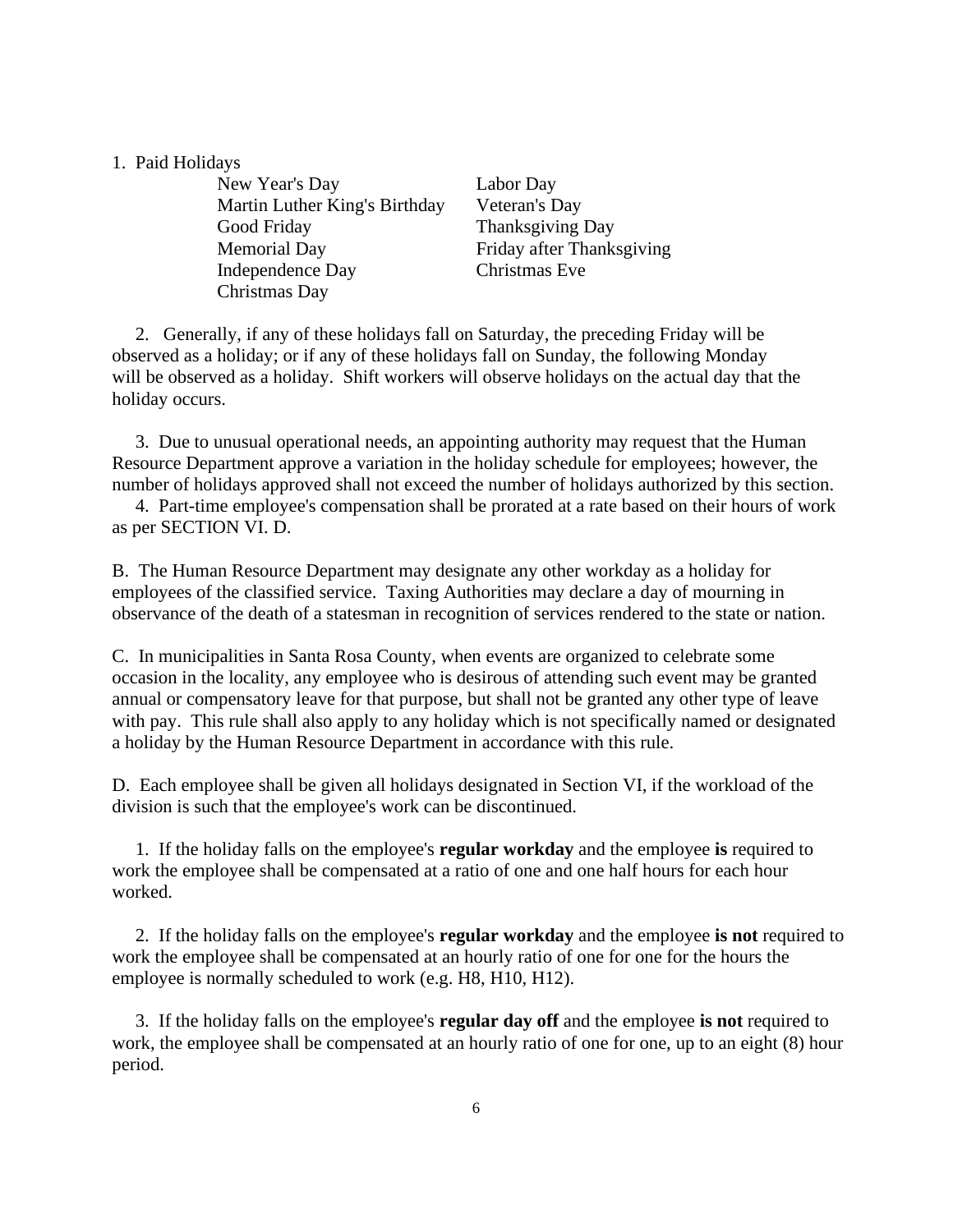4. If the holiday falls on the employee's **regular day off** and the employee **is** required to work, the employee shall be compensated at a ratio of one and one half hours for each hour worked.

 5. If an employee is scheduled to work a holiday and for any reason does not work that day, holiday compensation will be for only eight (8) hours.

 Holidays occurring during a work week/period involving special project events shall be counted as actual time worked for employees activity involved in such projects, the eligible employee is entitled to receive time and one-half for time normally offset by the occurrence of a holiday. Leave taken by the employee (compensatory leave, annual and sick) will reduce the amount of overtime pay based on the 40 hour work week/period. amended: 11/10/2004

E. Employees who are on approved leave with pay when holidays, allowed in this section, occur or by a state day of mourning is declared shall not have such days charged against their accrued leave credits.

F. Employees in a non-pay status, or suspension during any portion of the last scheduled workday before a holiday, shall not be eligible to receive payment for such holiday. The exception would be an employee on workers' compensation. amended: 12/8/2016

G. Each appointing authority may allow employees one work break during the first half of their work shift and one work break during the second half of their work shift, provided that:

1. An employee may not accumulate unused work breaks.

 2. Work break time shall not be authorized for covering an employee's late arrival on duty or early departure from duty.

## **SECTION VII. Annual Leave.**

#### **A. Method of earning annual leave.**

1. All full-time employees filling established positions shall earn annual leave as follows: Amended: 05/11/2021

| <b>Years of Service</b> | Hours Accrued Per Pay Period |
|-------------------------|------------------------------|
| $0 - 4$ Years           |                              |
| $5 - 9$ Years           |                              |
| $10 - 14$ Years         | h                            |
| $15 - 19$ Years         |                              |
| $20+Years$              |                              |

Full-time employees hired after April 24, 2003, who are filling established positions, shall accumulate a maximum of 240 hours per year. On December 31, all annual leave hours over 240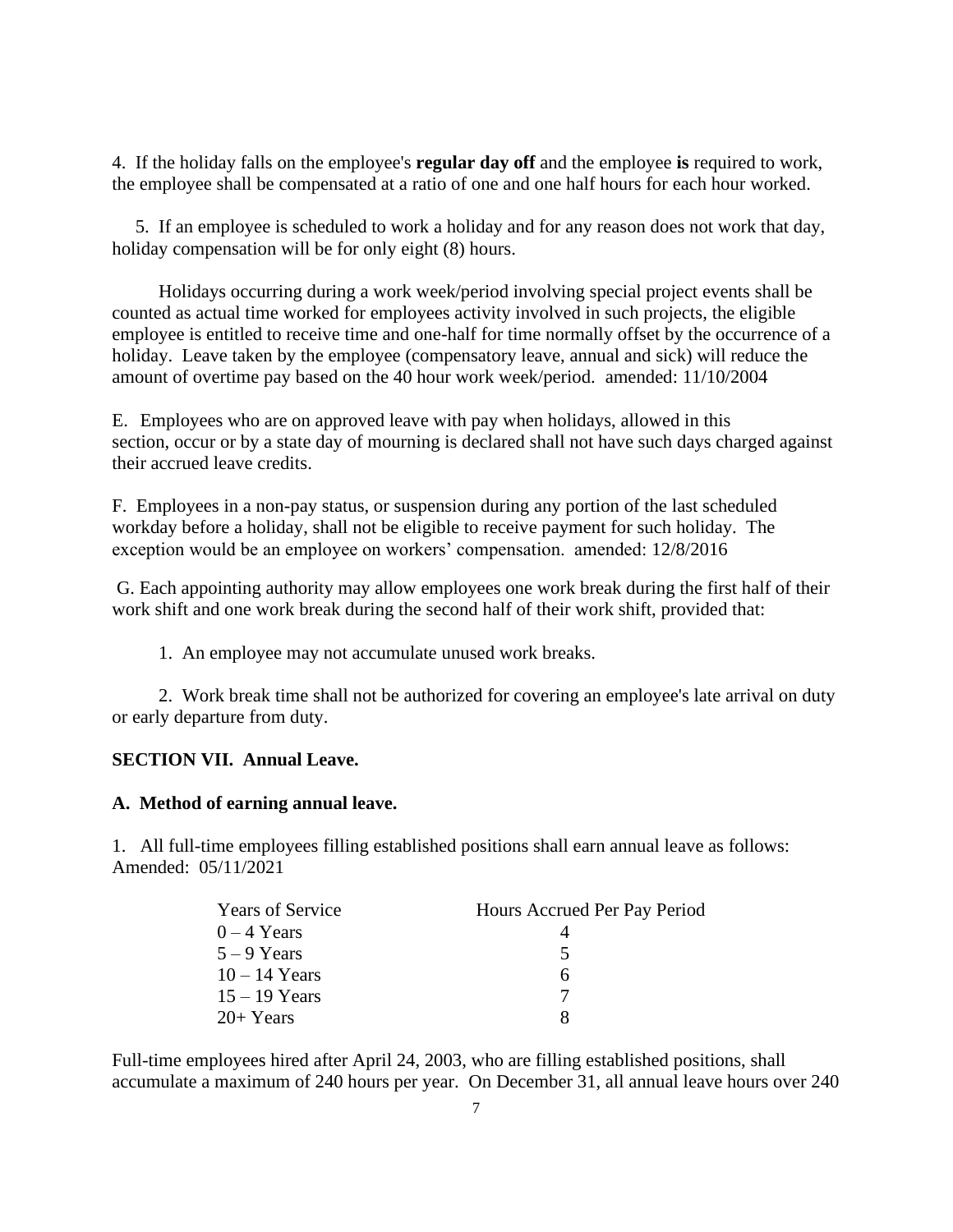will transfer to sick leave. amended: 10/01/2019

Full-time employees who work a fixed percentage of the pay period shall earn annual leave credits proportionate to the time worked.

 2. Annual leave earned during any pay period shall be credited to the employee on the first day of the following pay period or, in case of separation, on the last day the employee is on the payroll. amended: 10/01/2019

 3. During leaves of absence with pay, an employee shall continue to earn annual leave credits. However, annual leave credits shall not be earned when an employee is granted educational leave with pay or is granted terminal leave in conjunction with retirement or resignation from county government. amended: 10/8/2020

 4. Each appointing authority should make every effort to ensure that annual leave is used on a current yearly basis in order to provide employees with vacation and proper rest and relaxation. By following this practice, employees will not normally accrue annual leave in excess of that earned each year. amended: 1/27/2011

 5. Under circumstances involving natural disasters or other emergencies an appointing authority may be required to cancel all approved leaves and to disapprove any requests for leave during an extended period of time which would prevent employees from using their accrued annual leave. When an emergency exists and the appointing authority cancels approved leave, the Human Resource Department shall be notified immediately.

## **B. Use of earned annual leave.**

1. Annual leave should be used to provide periodic vacation; however, earned annual leave credits may be used for any other purpose when authorized by the appointing authority or the Human Resource Department.

 2. Use of annual leave shall not be authorized prior to the time it is earned and credited to the employee and shall only be used with the approval of the appointing authority within the department.

3. An employee who uses annual leave in an amount of time which is less than a full hour shall be charged with such leave based on one of the following formulas, as determined by the appointing authority. amended: 11/10/2005

All hours worked shall be rounded to the nearest quarter of an hour, as follows: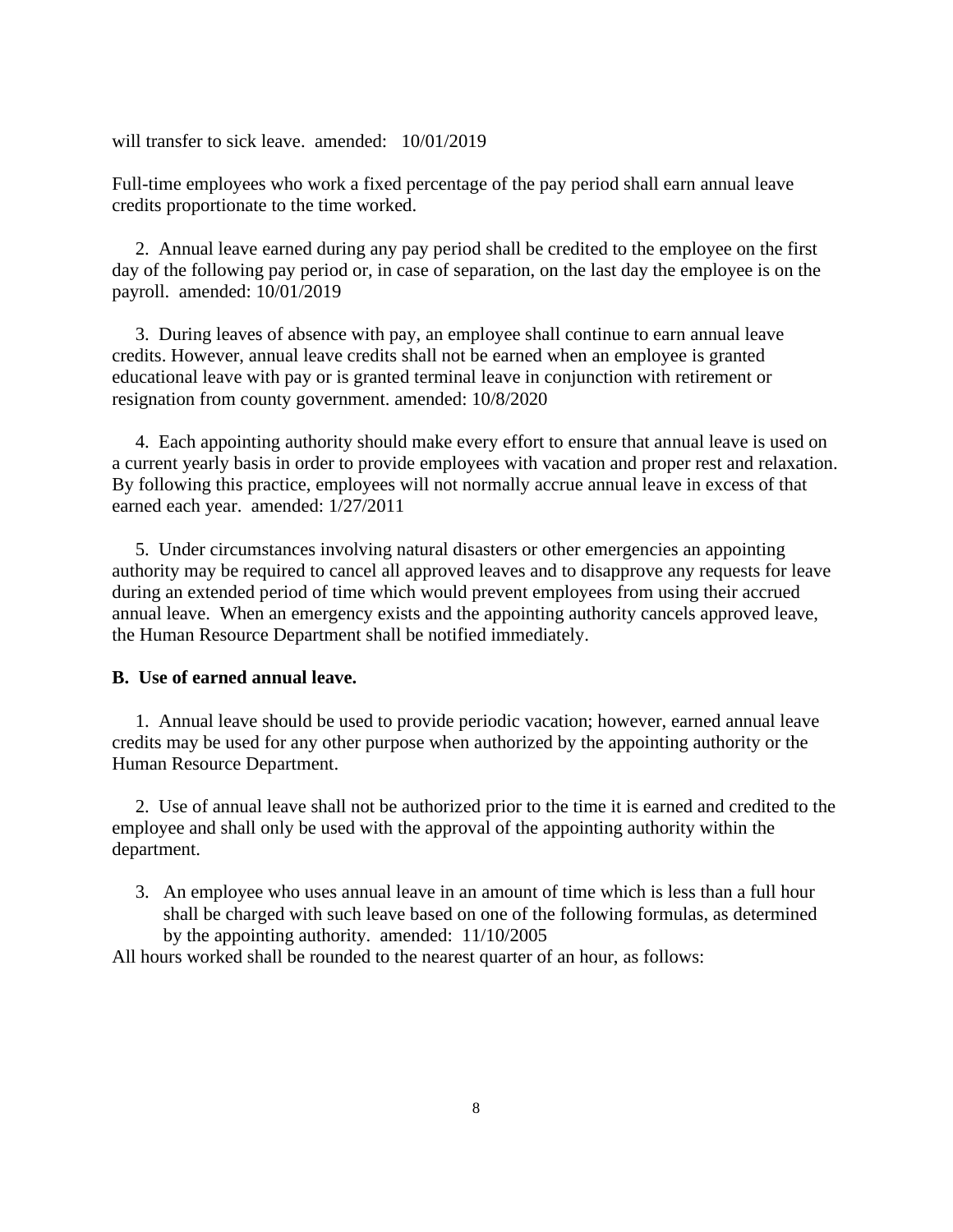| <b>Minutes</b> | Hours              |
|----------------|--------------------|
|                |                    |
|                | .00                |
| 15             | .25                |
| 30             | .50                |
| 45             | .75                |
| 60             | 1.00               |
|                | Time Charged<br>00 |

Time worked shall be calculated from the following table. Normal work day minus time worked equals time used.

| Example: |                                              | Normal work day $8:00 =$ total time $8.0$ |  |
|----------|----------------------------------------------|-------------------------------------------|--|
|          | Actual time worked $7:15$ = earned time 7.25 |                                           |  |
|          | Time used                                    | $:45$ = used time .75                     |  |

| Minutes Worked | Time Earned | Minutes Worked Time Earned |                   |
|----------------|-------------|----------------------------|-------------------|
| $1 - 6$        | $\cdot$     | $31 - 36$                  | .6                |
| $7 - 12$       | $\cdot$ .2  | $37 - 42$                  | .7                |
| $13 - 18$      | $\cdot$ 3   | $43 - 48$                  | $\boldsymbol{.8}$ |
| $19 - 24$      | .4          | $49 - 54$                  | .9                |
| $25 - 30$      | .5          | $55 - 60$                  | 1.0               |

4. Appointing authorities shall use the same method for all employees in their organization.

#### **C. Transfer of earned annual leave.**

An employee who transfers from one department to another department in County shall be credited with unused annual leave by the receiving authority provided there is no break in service as defined in Rule 79-3.

**D. Forfeiture of leave.** An employee shall forfeit all rights of benefits under Section VII, if, an act or offense is committed while in the classified service and one of the following applies:

 1. Has admitted to or is found guilty in a court of competent jurisdiction of committing, aiding or abetting any embezzlement, theft or bribery in connection with Santa Rosa County.

 2. Is found guilty by a court of competent jurisdiction of having violated any state law prohibiting strikes by public employees.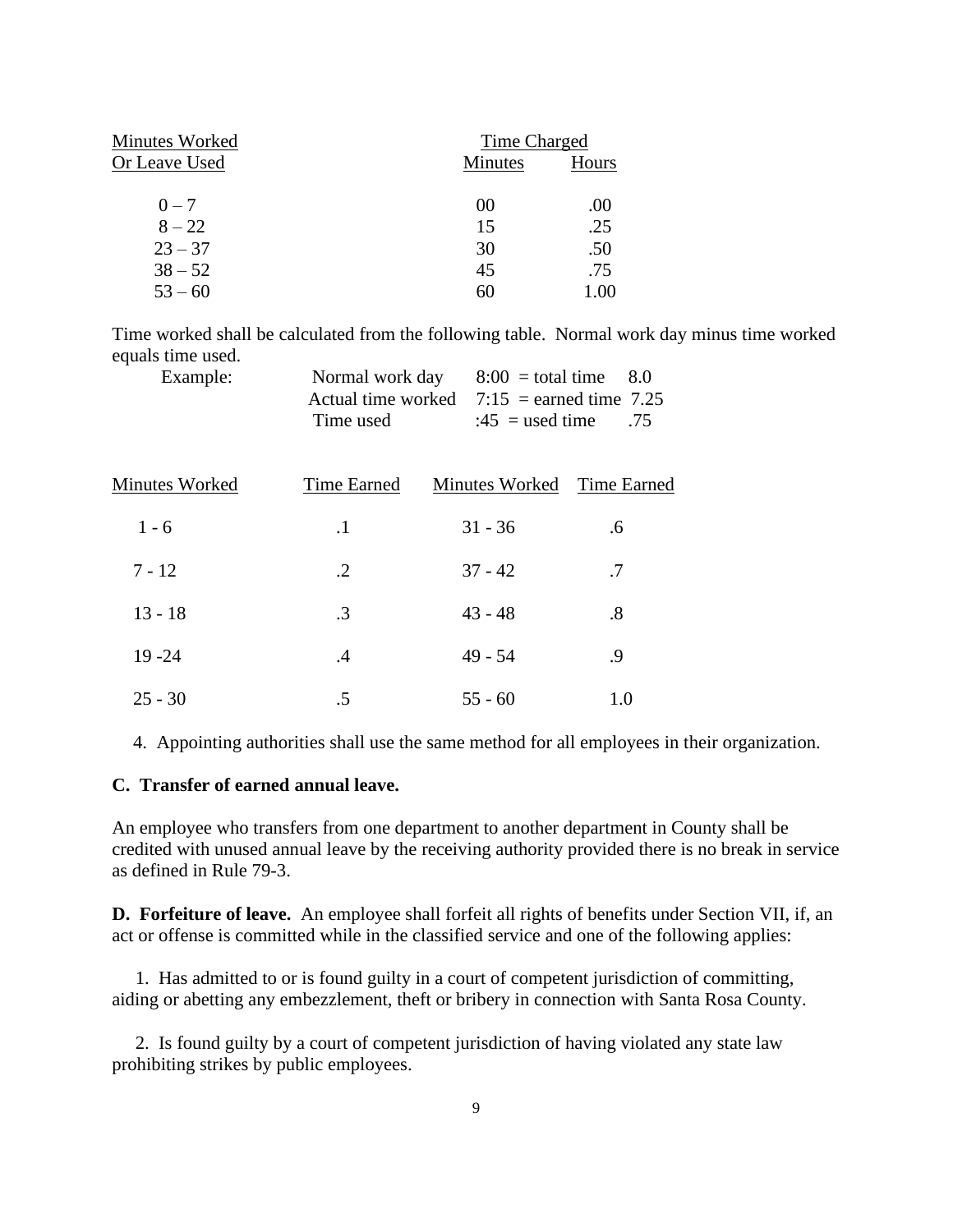#### **E. Payment of earned annual leave**

1. Employees shall be paid for unused annual leave upon separation from the County after six (6) months of satisfactory, continuous and creditable service, in the last paycheck; before the effective beginning date of participation in The Deferred Retirement Option Plan "DROP". Amended: 12/8/2016

a. If employment is terminated as a result of any act referenced in Section VII, D, the employee shall not be paid for any unused annual leave credits even though the employee has six months creditable service.

2. In case of death of an employee, payment of unused annual leave at the time of death shall be made to the employee's beneficiary, estate, or as provided by law. Such payment shall be made at the rate of pay at the time of death and by the department in which the employee was last employed.

3. Terminal leave payment due employees shall be computed as follows:

a. Determine the current hourly rate in accordance with the employee's base salary.

b. Multiply the number of unused annual leave hours times hourly rate to determine the payment which shall be made. All such payments for accrued annual leave shall be made in a lump sum and the employee shall not be carried on the department payroll beyond the last official day of employment.

4. Upon terminal separation or death of the employee, hired prior to April 24, 2003, payment for accrued annual leave will not exceed 500 hours. Payment for employees hired after April 24, 2003 shall not exceed 240 hours. If at the time an employee enters DROP they do not have 500 hours of annual leave, or 240 for those hired after April 24, 2003, they may be paid for subsequent accumulated annual leave at the time of final separation, but the total number of hours for all payments shall not exceed 500 hours, or 240 for employees hired after April 24, 2003. Payment for annual leave associated with *Temporarily Terminated Status,* as defined in section 15 of the special act, will not affect the 500 hour cap, or for employees with a 240 cap, at terminal separation. amended: 12/8/2016

5. Payment shall be made at the employee's current rate of pay.

#### **SECTION VIII. Sick Leave.**

### **A. Method of earning sick leave.**

 1. All full-time employees filling established positions shall earn 4 hours of sick leave credits per pay period. amended: 10/01/2019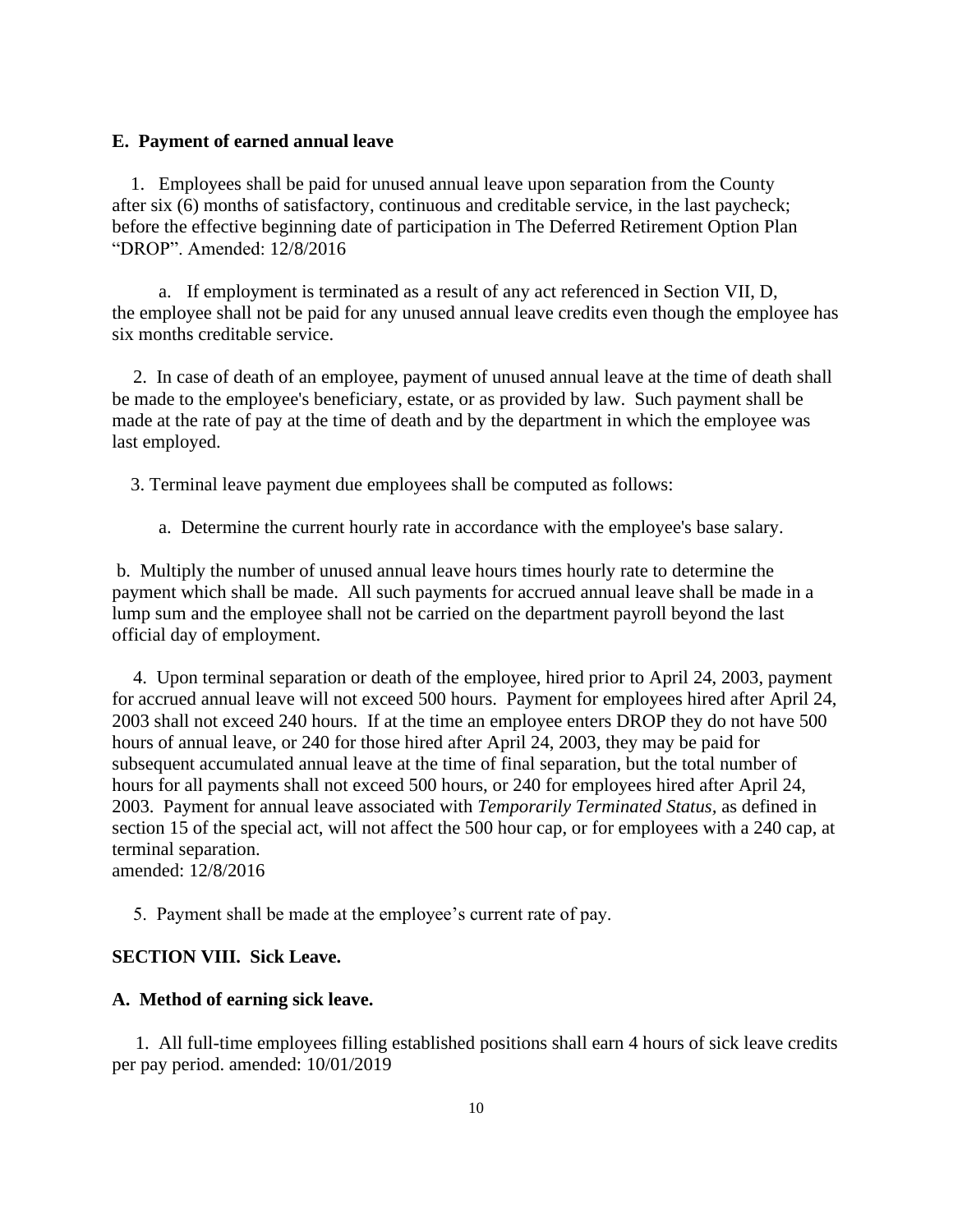2. Full-time and part-time employees who work a fixed percentage of the pay period shall earn leave credits for hours worked during the pay period proportionate to the time worked. amended: 10/01/2019

 3. During leaves of absence with pay, an employee shall continue to earn sick leave credits. However, sick leave credits shall not be earned when an employee is granted educational leave with pay or is granted terminal leave in conjunction with retirement or resignation from county government. amended: 10/8/2020

4. Sick leave earned during any pay period shall be credited to the employee on the first day of the following pay period, or in the case of separation, on the last day the employee is on the payroll. amended: 10/01/2019

## **B. Use of earned sick leave.**

 1. Use of sick leave shall not be authorized prior to the time it is earned and credited to the employee and shall only be used with the approval of the appointing authority within the department.

2. Sick leave shall be authorized only for the following purposes:

 a. The employee's personal illness, injury or exposure to a contagious disease which would endanger others. Personal illness shall include disability caused or contributed to by pregnancy, miscarriage, abortion, childbirth and recovery. Therefore, any sick leave credits used for these reasons shall be authorized only by the appointing authority.

 b. The employee's personal appointments with a doctor, dentist or other recognized practitioner when it is not possible to arrange such appointment for off duty hours.

 c. Illness or injury of a member of the employee's immediate family. Immediate family is defined as the spouse, grandparents, parents, brothers, sisters, children and grandchildren of both the employee and the spouse. amended: 02/26/2004

 d. Four (4) days of personal leave will be allowed annually to any employee; provided that these days shall be charged to accrued sick leave; provided further, that personal leave days shall be non-cumulative.

 3. Notification of absence due to illness, injury or exposure to a contagious disease shall be given to the appropriate authority by the employee or the employee's representative as soon as possible on the first day of absence.

 4. Upon request, an employee shall be allowed to use accrued sick leave credits as provided in this section.

a. After 3 workdays of absence in any month, the appointing authority may require a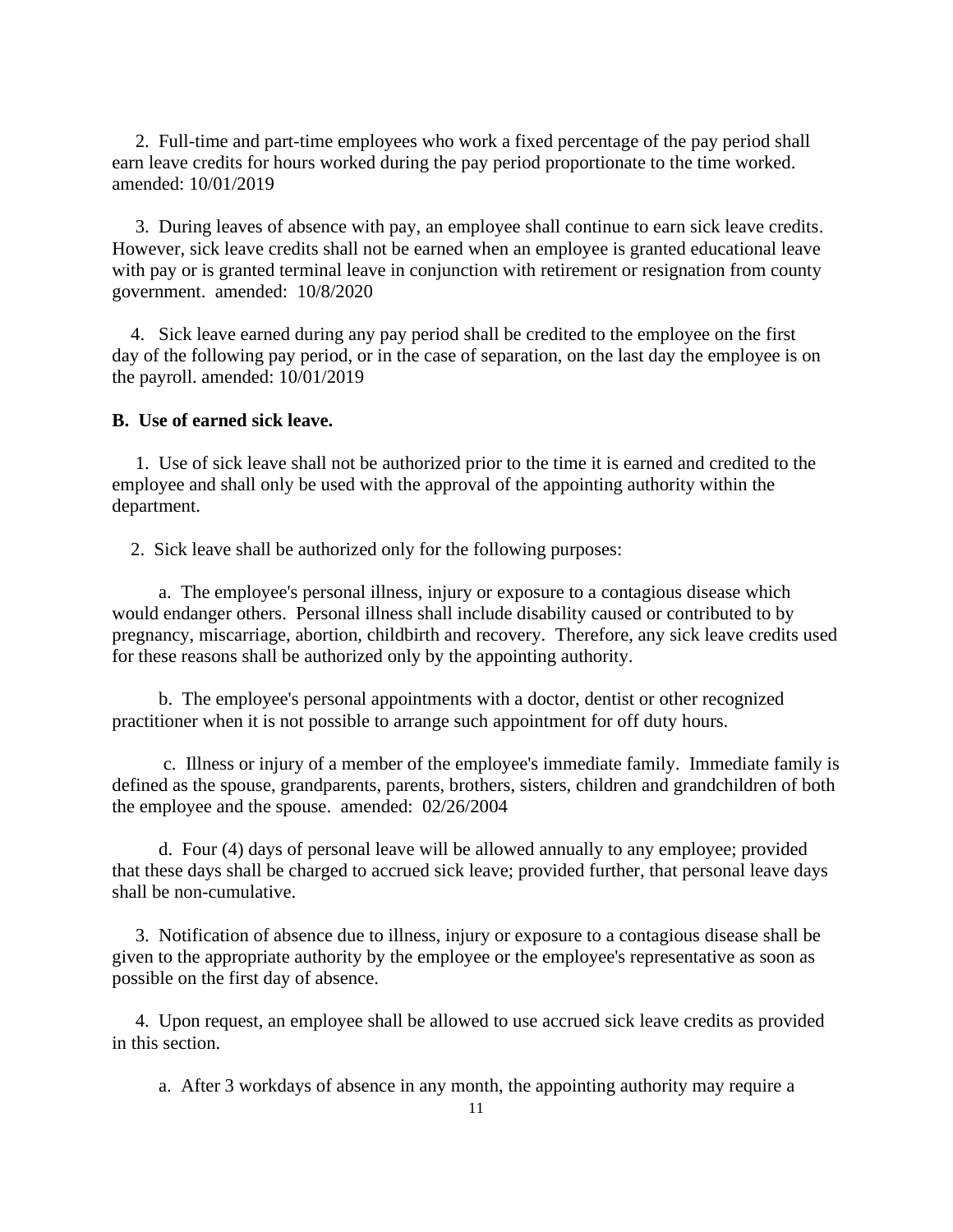medical certification of the employee's illness before authorizing any additional use of sick leave credits by the employee.

 b. After ten consecutive days of absence, the employee shall submit to the appointing authority a medical certificate from the attending physician before any additional use of sick leave credits can be authorized for the employee. If the employee continues to be absent, the appointing authority shall require further medical certification for each thirty (30) consecutive days of absence, unless the appointing authority has personal knowledge that the employee is hospitalized and unable to return to work. Such medical certification must state that the employee is unable to perform the regularly assigned duties if sick leave is to be authorized by the appointing authority.

 c. If the medical certification furnished by the employee is not acceptable to the Human Resource Department, the board shall require the employee to submit to a medical examination which shall be paid for by the appointing authority. Based on the medical certification, the Human Resource Department shall:

 (1) If the employee is evaluated as fit for work, shall not approve further use of sick leave credits.

(2) If the employee's health is evaluated as unfit for work, shall allow the employee to use accrued sick leave credits until such leave credits have been used or until the employee is able to return to work, whichever occurs first. If the employee is unable to return to work after all sick leave credits have been used, the employee shall be allowed to use any accrued compensatory or annual leave credits before being placed on leave without pay.

 d. An employee who, upon request by the appointing authority, refuses to comply with these rules shall not be eligible to use accrued sick leave credits, and any absence from work shall be handled in accordance with Section II.

 5. An employee who becomes ill while on approved annual leave, compensatory leave or maternity leave shall be allowed to use accrued sick leave credits to cover the period of illness. An employee who is on any other type leave with or without pay shall not be allowed to use sick leave credits while on such leave.

6. An employee who uses sick leave in an amount of time less than a full hour shall be charged with such leave using the following formula, as determined by the appointing authority. amended: 11/10/2005

All hours worked shall be rounded to the nearest quarter of an hour, as follows: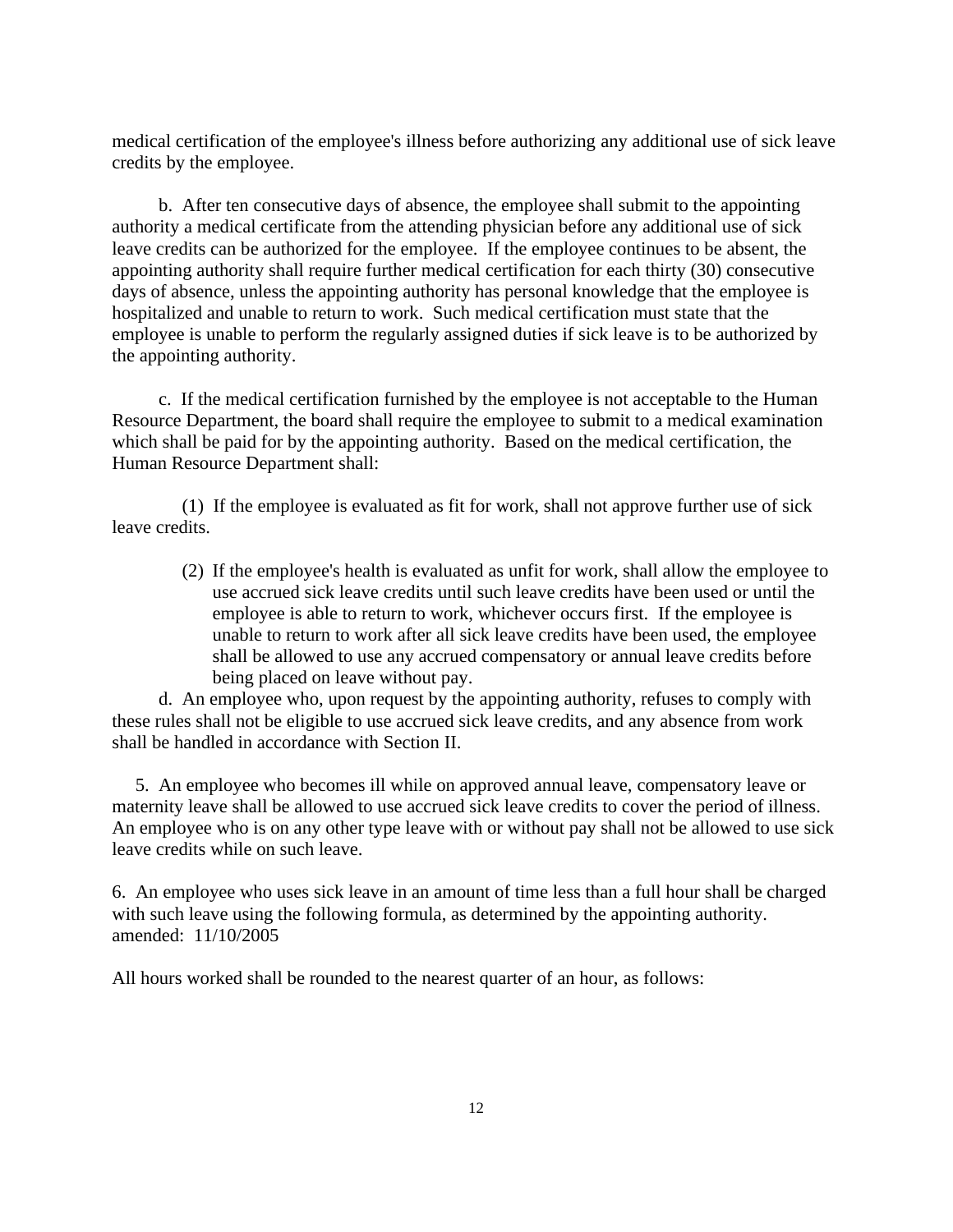| Minutes Worked | Time Charged   |       |
|----------------|----------------|-------|
| Or Leave Used  | <b>Minutes</b> | Hours |
|                |                |       |
| $0 - 7$        | 00             | .00   |
| $8 - 22$       | 15             | .25   |
| $23 - 37$      | 30             | .50   |
| $38 - 52$      | 45             | .75   |
| $53 - 60$      | 60             |       |

Time worked shall be calculated from the following table. Normal work day minus time worked equals time used.

| Example: | Normal work day $8:00 =$ total time |                                             | - 8.0 |
|----------|-------------------------------------|---------------------------------------------|-------|
|          |                                     | Actual time worked $7:15$ = earned time 7.3 |       |
|          | Time used                           | $:45$ = used time .7                        |       |

| Minutes Worked | Time Earned | Minutes Worked | Time Earned |
|----------------|-------------|----------------|-------------|
| $1 - 6$        |             | $31 - 36$      | .6          |
| $7 - 12$       | .2          | $37 - 42$      | .7          |
| $13 - 18$      | $\cdot$ 3   | $43 - 48$      | .8          |
| $19 - 24$      | .4          | $49 - 54$      | -9          |
| $25 - 30$      | .5          | $55 - 60$      | 1.0         |
|                |             |                |             |

7. Appointing authorities shall use the same method for all employees in their organization.

 8. Such leave shall be used on a "first in - first out" basis, with sick leave accumulated prior to this rule being used first.

### **C. Transfer of unused sick leave.**

 An employee who transfers from one position to another position in County shall be credited with unused sick leave by the receiving authority.

**D. Forfeiture of sick leave.** An employee shall forfeit all right of benefits under Section VIII, if an act or offense is committed while in the classified service and one of the following applies:

 1. Has admitted to or is found guilty in a court of competent jurisdiction of committing, aiding, or abetting any embezzlement, theft or bribery in connection with Santa Rosa County, or

 2. Is found guilty by a court of competent jurisdiction of having violated any state law prohibiting strikes by public employees.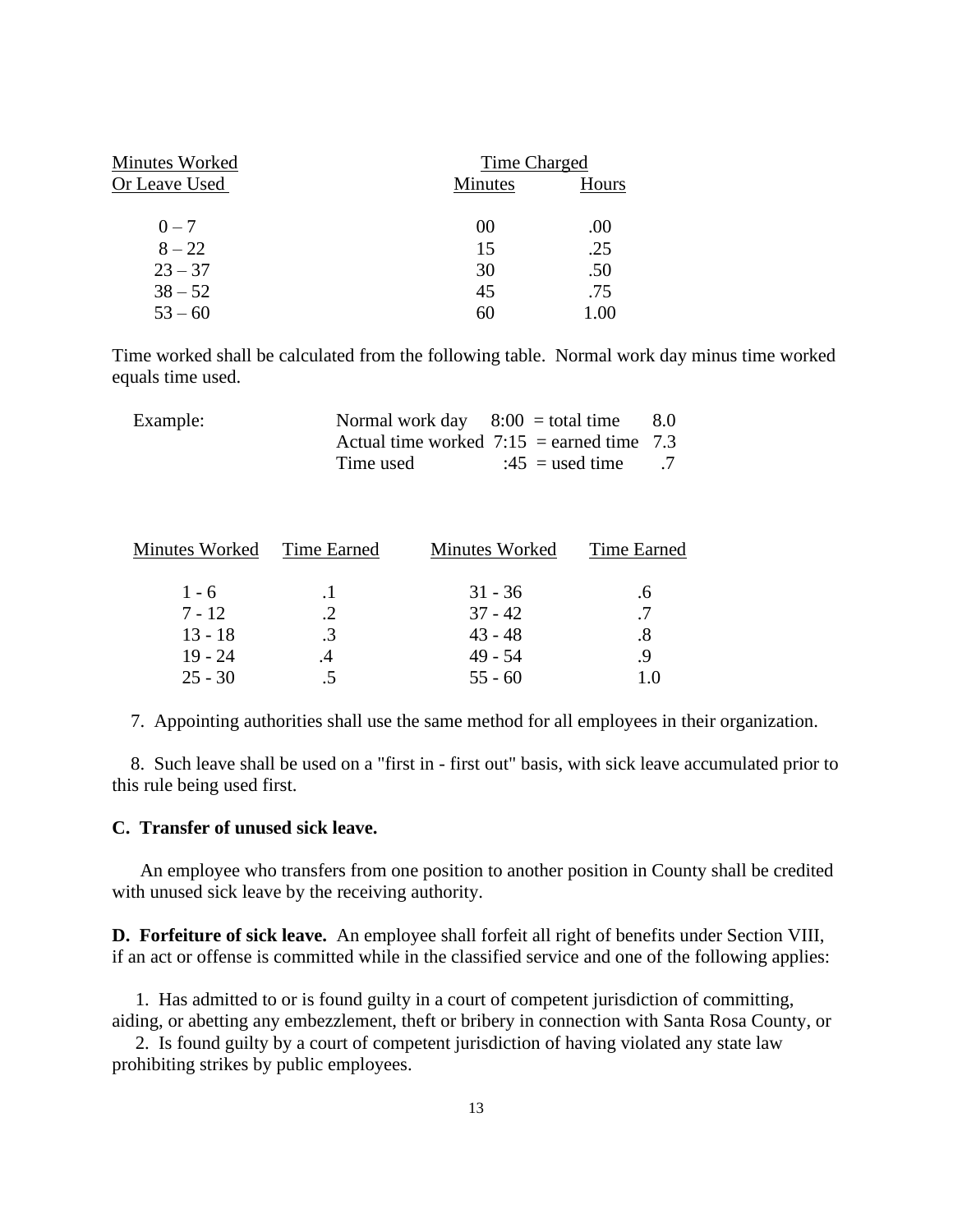## **E. Payment of unused sick leave.**

 1. If employment is terminated as a result of any act defined in Section VIII, the employee shall not be paid for any unused sick leave credits even though the employee has six months creditable service.

 2. Employees shall be paid for unused sick leave credits when the employee has completed six (6) months of satisfactory, continuous and creditable service, and:

 a. Separates from the County because of "normal" retirement with the effective date as determined by the State Retirement System, those hired prior to April 24, 2003 and begin participation in DROP, or death. If the employee is charged with misconduct and elects to retire or resign from County in lieu of a hearing before the Civil Service Board on such misconduct charge, the employee shall NOT be entitled to any accrued sick leave payment. In the case of death, payment for accrued unused sick leave credits shall be made to the employee's beneficiary, estate or as otherwise provided by law, OR amended:  $11/12/2015$ 

 b. The employee's position is involuntarily transferred to another governmental agency. No payment shall be made for any sick leave recognized by the governmental agency to which the position is transferred. amended: 07/08/2004

 3. An employee who is eligible for payment for unused sick leave credits shall be compensated at the rate of pay they were receiving at the time of eligibility for payment.

 4. All such payments for unused sick leave credits shall be made in lump sum or two payments or according to the schedule below for DROP participants hired prior to April 24, 2003 with at least 400 hours of accumulated sick leave. The employee shall not be carried on the department payroll beyond the last official day of employment. amended: 11/12/2015

a. An employee hired prior to April 24, 2003 participating in DROP and has at least 400 hours of accumulated sick leave, shall have payment distributed according to the following table: amended: 11/12/2015

| Months in DROP |   | Number of Payments Portion for Each Payment                       |
|----------------|---|-------------------------------------------------------------------|
| 01-12          | 2 | $\frac{1}{2}$ , and balance                                       |
| $13 - 24$      | 3 | $1/3$ , $1/2$ , and balance                                       |
| 25-36          | 4 | $\frac{1}{4}$ , $\frac{1}{3}$ , $\frac{1}{2}$ , and balance       |
| 37-48          | 5 | $1/5$ , $\frac{1}{4}$ , $1/3$ , $\frac{1}{2}$ , and balance       |
| 49-60          | h | $1/6$ , $1/5$ , $\frac{1}{4}$ , $1/3$ , $\frac{1}{2}$ and balance |

b. Payments shall be as follows:

The first and all succeeding payments, other than the final payment, shall be in December, starting in the year the employee enters DROP. The final payment shall be in the month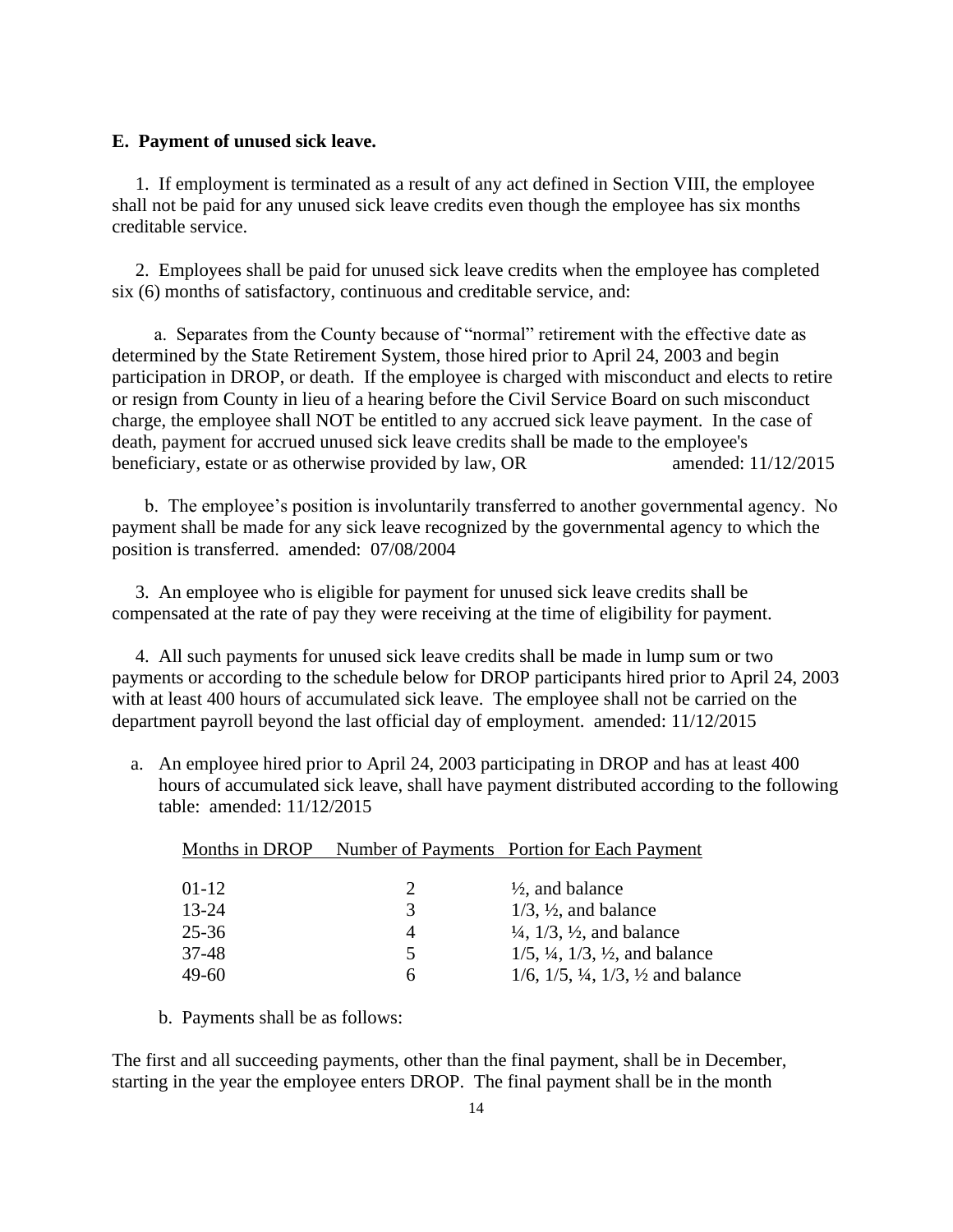following the last date worked. (Example, last day worked  $=$  June 30, final payment  $=$  July.) If an employee enters and exits DROP and will not be employed in December of that year, then the remaining balance shall be paid in the month following the last date worked. At no time when a payment is to be made, other than the final one, shall the number of remaining days of sick leave be allowed to be less than 400 hours. If that would be the case then either a partial payment or NO pay shall be made.

 5. The payments made pursuant to this section shall not be considered as salary payments and shall not be used in determining the average final compensation of the employee in any State/County administered retirement system.

6. Sick leave earned during any pay period shall be credited to the employee on the first day of the following pay period or, in the case of retirement or death, on the last day the employee is on the payroll. Employees, hired prior to April 24, 2003, will be paid for 100% of their leave balance at 75% of their rate of pay at the time of retirement. Employees, hired after April 24, 2003, will be paid 25% of their leave balance with 480 hours being the maximum amount allowed at the time of retirement or DROP termination. When separation is due to the death of the employee, the beneficiary will receive 100% of the sick leave balance at 100% of the rate of pay at the time of separation. amended: 10/01/2019

7. No payment for unused sick leave shall be made if the employee has been found guilty or has admitted to being guilty of any disqualifying act as referenced in Section VIII D. corrected typo: 12/9/09

# **SECTION IX. Disability Leave.**

- A. Disability leave is available to an eligible employee who has been absent from work in his or her position due to the employee's own medical condition. Disability leave is unpaid.
- B. In order to be eligible for disability leave, an employee must: (1) be a full-time employee who has complete his or her probationary employment period; and (2) has provided to the County's Human Resources Department medical documentation from his or her health care provider establishing to the County's satisfaction that the employee is unable to perform the essential functions of his or her position with or without reasonable accommodation. Any eligible employee may request disability leave by contacting the County's Human Resources Department and making a written request.
- C. Upon receipt of an employee's written request, the Appointing Authority will make a determination as to whether the employee will be granted disability leave, and if so, the amount and duration of the leave to be provided.
- D. Typically, without notification from the County's Human Resources Department to the contrary, if an employee who is absent from work pursuant to this section is simultaneously absent from work due to a workers' compensation injury and/or his or her own Family and Medical Leave Act ("FMLA") qualifying serious health condition, then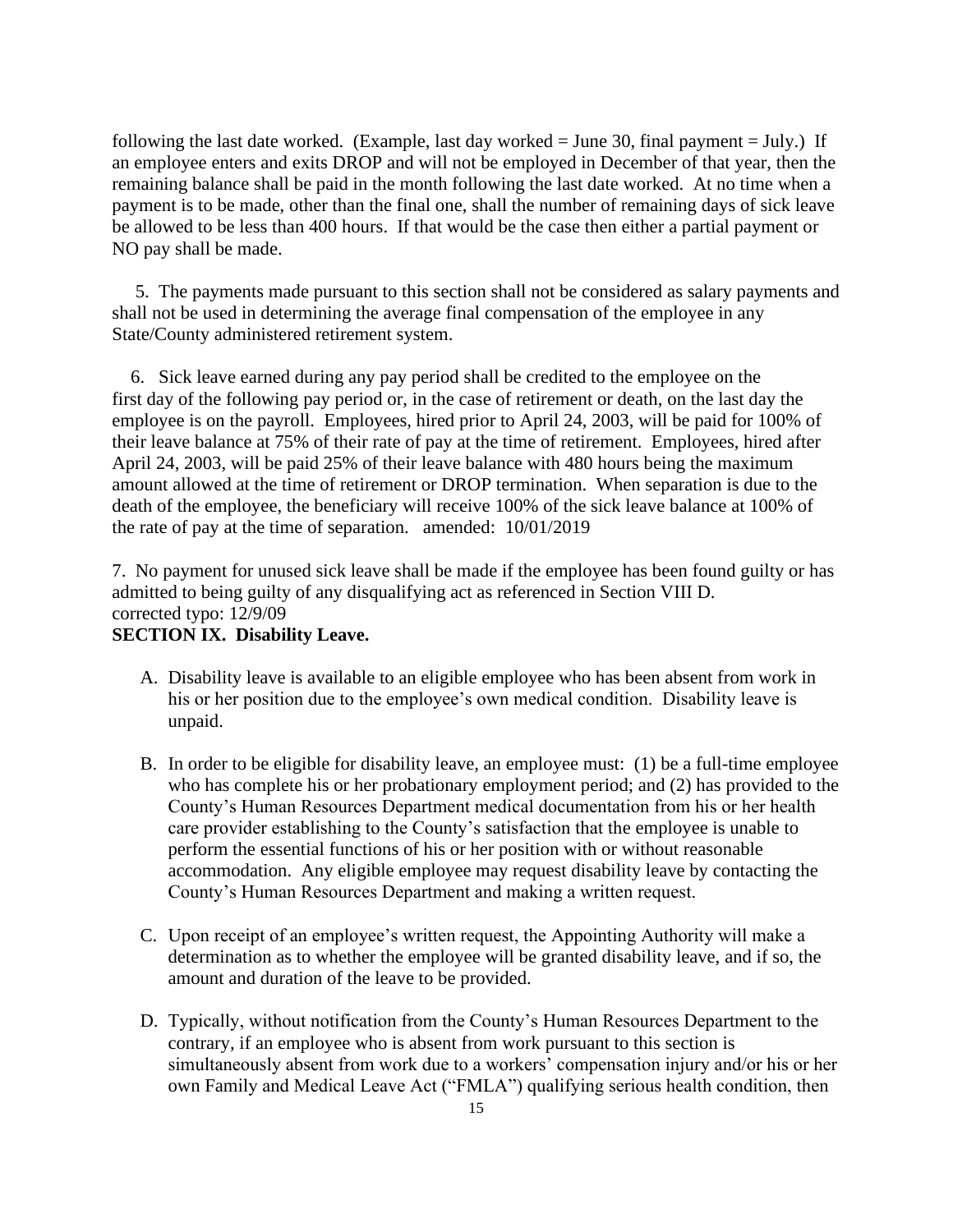the employee's disability leave will run contemporaneously with his or her FMLA and/or workers' compensation leaves of absence.

County employees who are simultaneously on disability leave pursuant to this policy, as well as FMLA leave, must comply with any and all certification, recertification, and fitness for duty certification obligations requested by the County in accordance with FMLA and its applicable regulations. County employees who have either exhausted their leave the FMLA, or who are not eligible for FMLA leave, may be required to provide medical certifications, recertifications, and fitness for duty certifications necessary to establish the employee's (1) need for disability leave; (2) continued need for disability leave; and (3) ability to return to work in his or her former position.

The County's Disability Policy neither created nor provides any rights greater than those provided by the Americans with Disabilities Act ("ADA"), the FMLA or any other applicable federal or state law. Amended: 4/11/2013

## **SECTION X. Administrative Leave.**

## **A. Court.**

 1. An employee who is summoned as a member of a jury panel shall be granted administrative leave with pay, and any jury fees shall be retained by the employee. The appointing authority shall not reimburse the employee for meals, lodging and travel expenses incurred while serving as a juror.

 2. An employee subpoenaed as a witness, not involving personal litigation, shall be granted administrative leave with pay, and any witness fees shall be retained by the employee. The appointing authority shall not reimburse the employee for meals, lodging and travel expenses incurred while serving as a witness.

 3. An employee subpoenaed in the line of duty to represent a county department as a witness or defendant shall not be granted administrative leave, and appearance in such cases shall be considered a part of the employee's job assignment. The employee shall be paid per diem for travel expenses and shall be required to turn over to the department any fees received from the court.

 4. In no case shall administrative leave with pay be granted for court attendance when an employee is engaged in personal litigation; however, an employee may be granted annual leave in such cases with the approval of the appointing authority.

**B. Elections.** An employee who lives at such distance from assigned work location as to provide voting outside of working hours may be authorized a maximum of two hours leave with pay for this purpose. Any other employee may be granted one hour of leave with pay for the purpose of voting during normal working hours. An employee shall not be granted administrative leave to work at the polls during elections.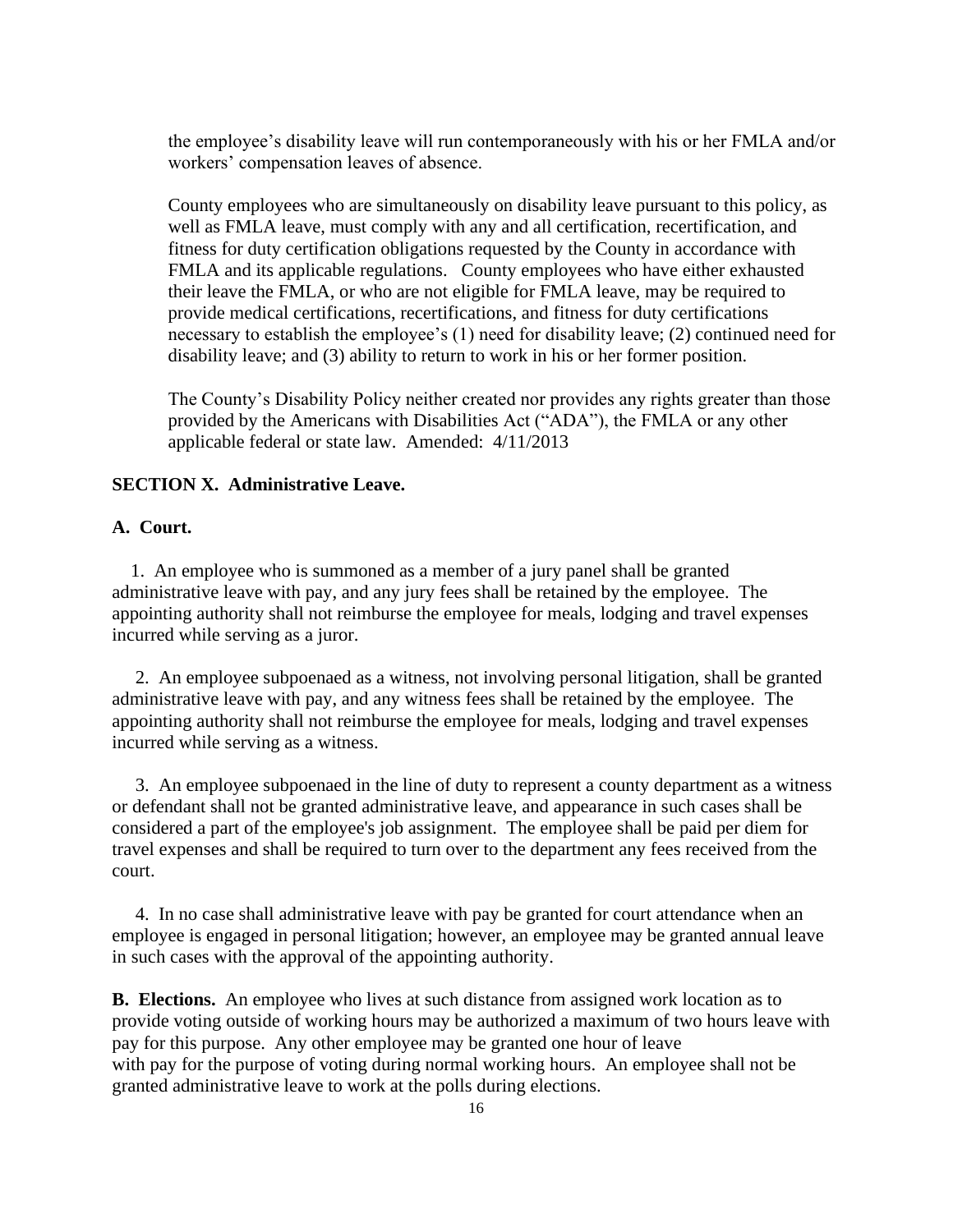**C. Meetings and conferences.** In cases where it is deemed to be beneficial to the department an employee shall be granted leave with pay to attend such meetings or conferences as may contribute to the effectiveness of the individual's employment.

**D. Examinations and interviews.** An employee may be granted leave with pay for the purpose of taking or assisting in giving examinations, provided such examinations are pertinent to county employment or for the purpose of having interviews for promotional positions within the County.

## **E. Exceptional Circumstances.**

When an employee is the subject of an investigation, or where removal of an employee from the work environment is deemed appropriate by the appointing authority or their designee, such employee may be placed on administrative leave with pay for a period not to exceed sixty calendar days.

## **F. Death in the immediate family.**

An employee, upon request, shall be granted 3 days of administrative leave with pay on the death of any member of the employee's immediate and or step family, including miscarriage and stillbirth infant loss. Immediate or step family is defined as the spouse, parents, grandparents, brother, sister, children and grandchildren of both the employee and the spouse. amended: 04/11/2013

Each employee requesting administrative leave due to death in the immediate family shall submit a statement to the appointing authority stating the name of the deceased and the relationship to the deceased.

**G. Natural disasters.** Each appointing authority has the authority and responsibility to close department offices in an area affected by natural disasters, such as hurricanes, tornadoes and floods those employees who work in the affected area and are in offices that are closed on such occasions, shall be eligible for administrative leave if approved by the appointing authority. Amended: 08/25/2005

 1. When a geographical area is affected by a natural disaster, the County Administrator shall determine whether the conditions that existed constituted an emergency which warranted the closing of the county office involved.

 2. In cases determined to be warranted, all employees affected shall be granted administrative leave, any employee who is required to work to provide essential services shall be allowed to earn regular compensatory leave credits for such time worked.

**H. Civil disorders or disasters.** Employees who are members of a volunteer fire department, police auxiliary or reserve, emergency services agency, National Guard, Reserve or other law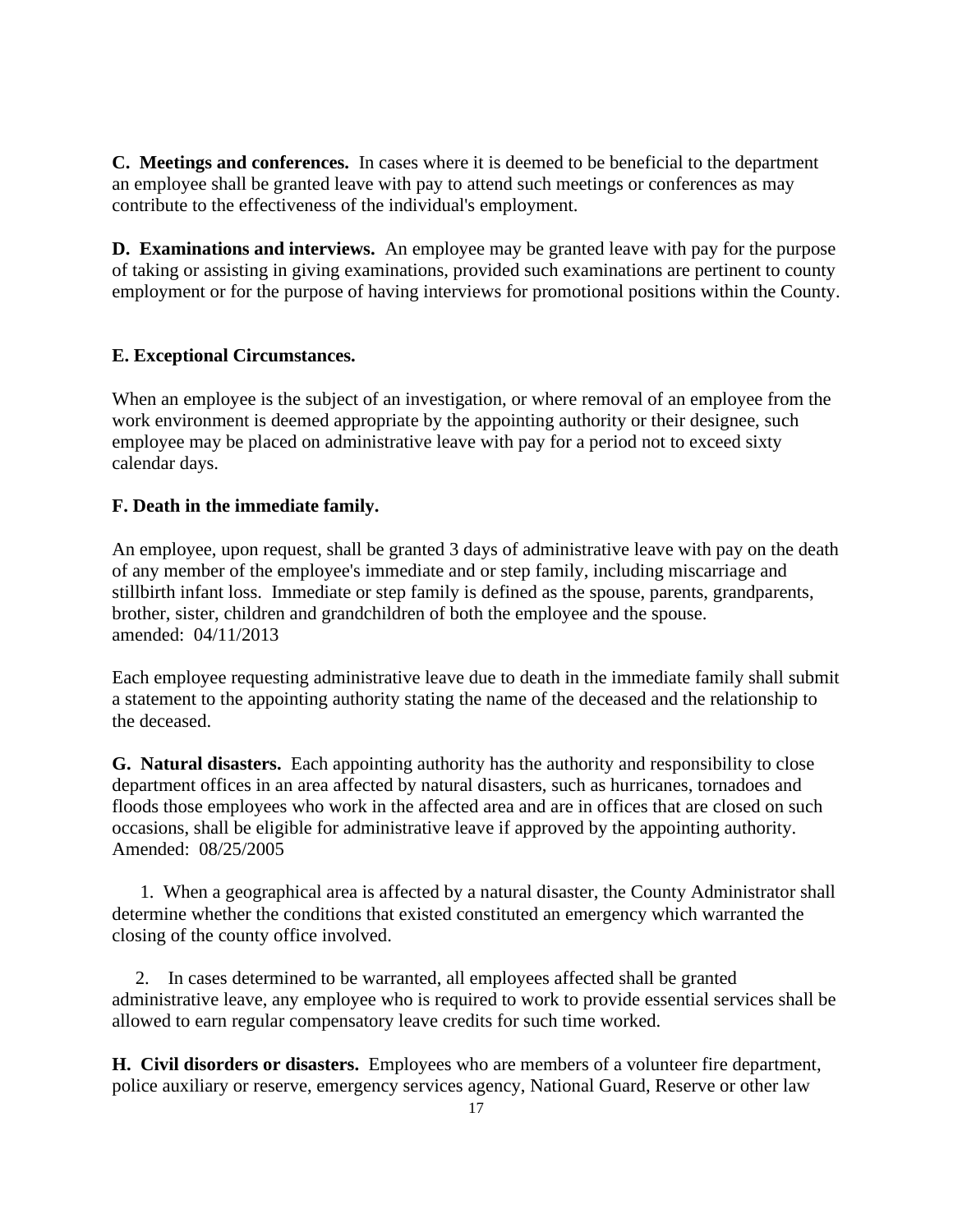enforcement type organization shall be granted administrative leave upon approval by the appointing authority when such employees are called on as members of these organizations to perform duties in times of civil disturbances, riots, and natural disasters. Such leave shall not exceed five days on any one occasion.

**I. Law Enforcement Officers maliciously or intentionally injured.** Any Law Enforcement Officer who is maliciously or intentionally injured while acting in the course of employment will be placed on administrative leave with pay for any period not covered by Worker's Compensation.

**J. Military Veterans referred for Treatment.** An employee who has incurred a (Military) service connected disability and has been scheduled by the U.S. Department of Veterans Affairs (VA) to be examined or treated for the disability shall be granted administrative leave with pay. In no event shall such leave exceed six (6) calendar days a year.

**K. Accrual and payment of administrative leave.** If an employee does not use administrative leave as authorized in this section, the employee shall not accrue or be paid for such unused leave.

## **SECTION XI. Military Leave.**

A. Permanent employees shall, upon presentation of a copy of their official orders, be granted leave with pay not to exceed three days for the purpose of taking their physical examination for induction into the military service. Such leave shall not be deducted from the employee's sick or annual leave credits.

B. Employees who are commissioned reserve officers or reserve enlisted personnel in the U.S. Military or naval service or members of the National Guard shall be granted leave without loss of pay for up to 240 working hours in a calendar year for reserve or guard training, upon presentation of a copy of the official orders for such training. Amended 12/8/2016

C. An employee who is called to active military service shall be granted a leave of absence with full pay for the first thirty (30) days of such service, upon presentation of a copy of the official orders for such service. Amended 10/11/2012

## **SECTION XII. Educational leave with pay.**

A. Enrollment in short courses, seminars, conferences or less than full time at a college, university or training academy which is required as part of the employee's job shall not be considered educational leave, but shall be considered a part of the employee's work assignment.

B. When an employee requests leave for the purpose of furthering education and when such leave does not conform to the provisions of this section, such leave shall not be considered educational leave with pay. In these cases the employee may be granted annual or compensatory leave at the discretion of the appointing authority; or the employee shall be required to work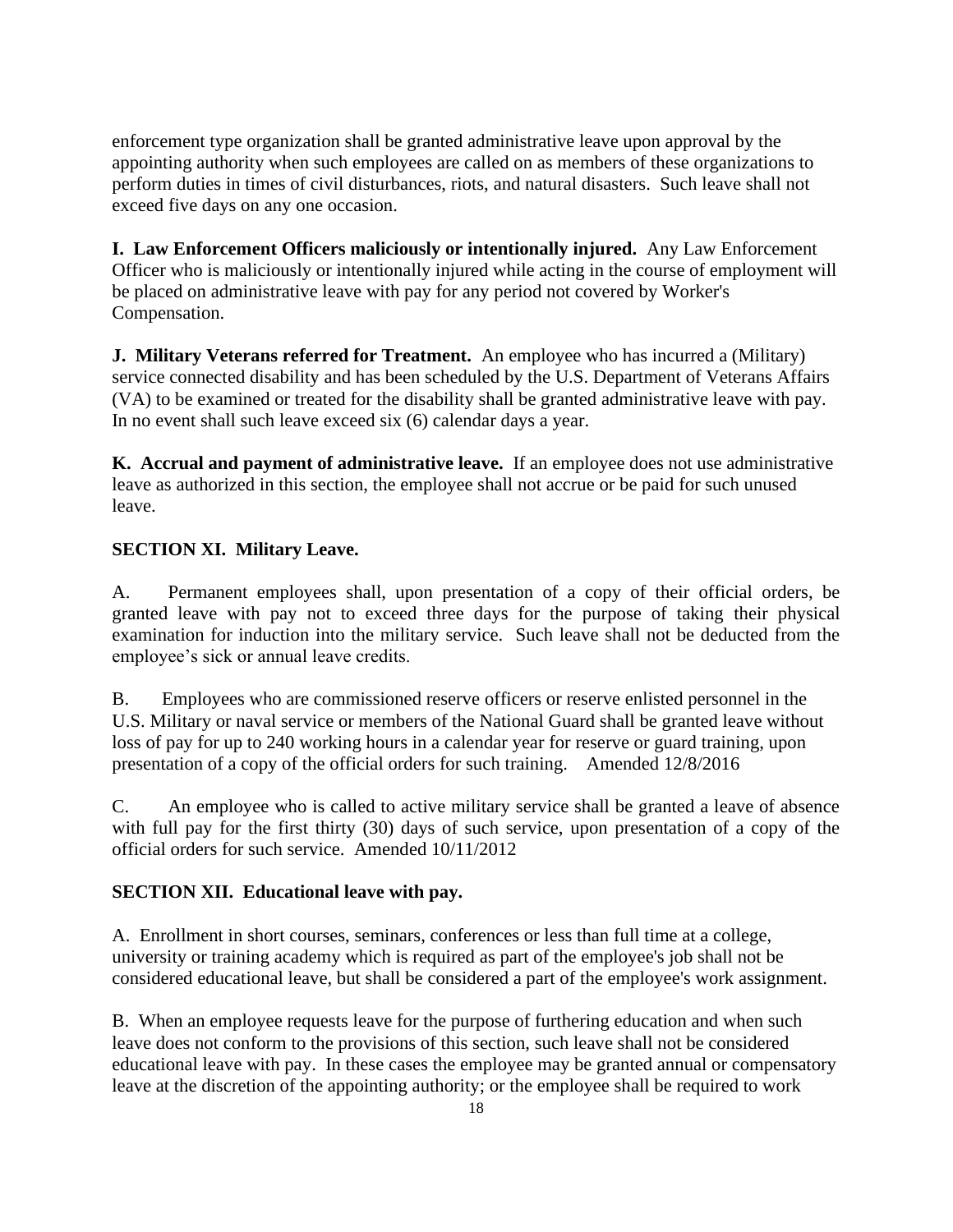extra hours in an amount equal to the time absent, including travel to and from classes.

C. The granting of educational leave with pay to employees shall be in accordance with the departments approved program.

D. Employees who are granted educational leave with pay shall not earn annual or sick leave credits or have such time counted toward completion of their probationary period. Such employees shall be granted any pay adjustments in the same amount and at the same time as are granted all other employees in the same class. If a special appointment of rate is approved for a geographic area of the state, an employee on educational leave with pay shall be eligible for a pay adjustment only if the special appointment rate applies to the geographic area in which the employment was located prior to being placed on educational leave with pay.

# **SECTION XIII. Family and Medical Leave.**

Eligible employees may take up to 12 workweeks of unpaid, job-protected leave under the Family and Medical Leave Act ("FMLA") in a 12-month period for specified family and medical reasons. In addition, eligible employees may qualify for up to 26 workweeks of unpaid jobprotected leave under the FMLA in certain situations related to a covered family member's service in the Armed Forces. Amended: 12/8/2016

1. The birth of the employee's child and in order to care for the child (this also includes leave for a pregnant employee who becomes unable to work and leave for prenatal care);

2. The placement of a child with the employee for adoption or foster care in order to care for the child;

Entitlement to leave for the birth/placement of a child, for adoption or foster care will expire one year from the date of birth or placement. **NOTE**: If both parents work for the County, their combined leave entitlement for this reason is 12 weeks.

3. To care for the spouse, child or parent of an employee, if such family member has a serious health condition; or

4. The employee is unable to perform the functions of the position because of the employee's own serious health condition.

5. Because of any qualifying exigency (as defined by statute) arising out of the fact that a spouse, or a son, daughter, or parent of the employee is on active duty (or has been notified of an impending call or order to active duty) in the Armed Forces in support of a contingency operation.

6. Servicemember Family Leave. Subject to Section 103 of the FMLA, an eligible employee who is the spouse, son, daughter, parent, or next of kin of a covered servicemember shall be entitled to a total of 26 workweeks of leave during a 12-month period to care for the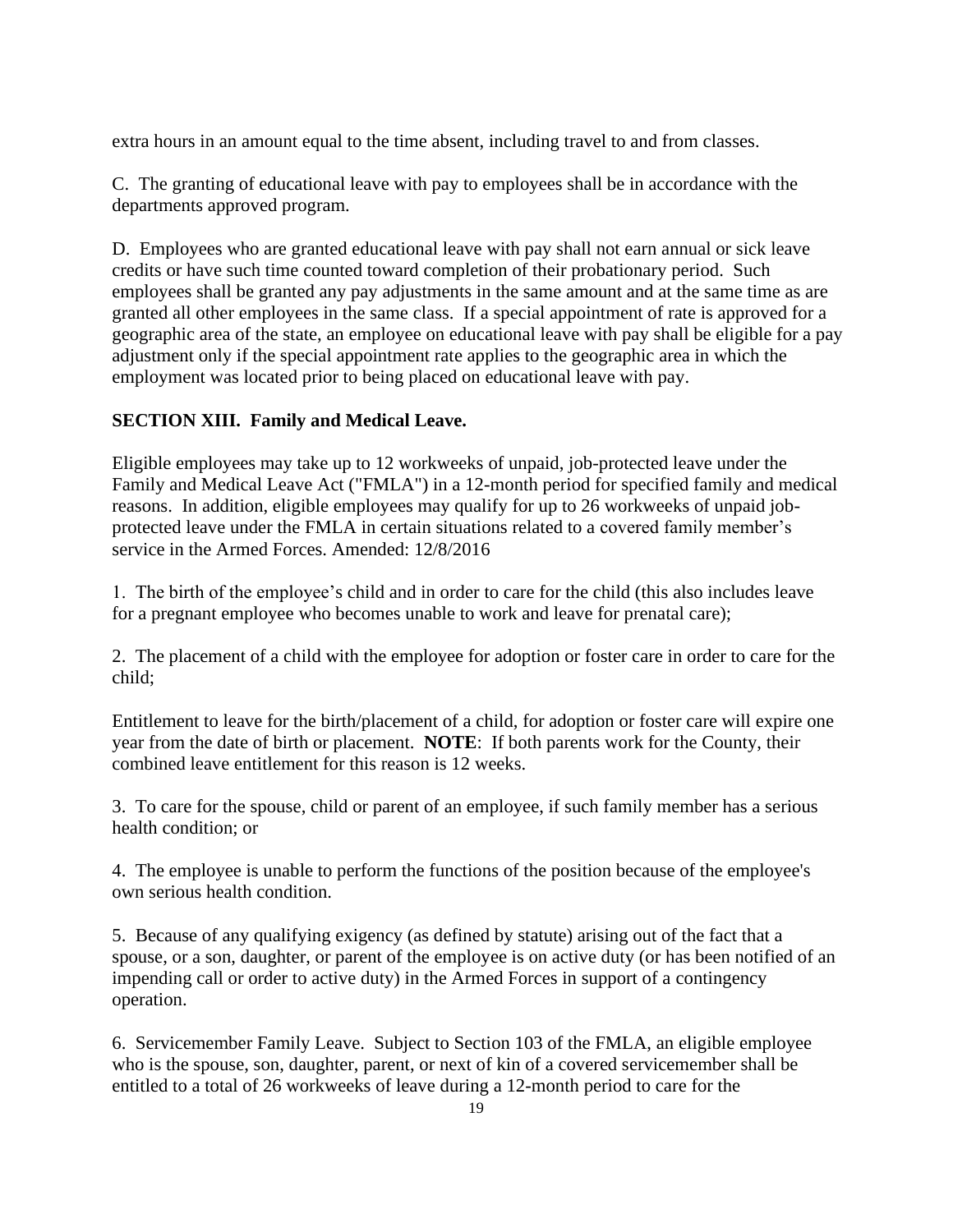servicemember. The leave described in this paragraph shall only be available during a single 12 month period.

In addition to the limitation on leave for the birth/placement of a child for adoption or foster care, if both husband and wife work for the County, their combined leave for servicemember family leave is limited to 26 workweeks during the single 12-month period.

When an employee requests family or medical leave for his or her own serious health condition, or for any of the reasons listed above, the employee must use all available and appropriate leave credits concurrent with FMLA until all leave credits are exhausted. After all available and appropriate leave is expired, then any remaining FMLA may be used as unpaid leave. Based on information from the employee, every effort will be made to designate qualified leave as FMLA prior to taking such leave. amended: 1/27/2011

## **SECTION XIV. Domestic Violence Leave.**

Employees with three (3) or more months of service are entitled to domestic violence leave.

A. Eligible employees can take up to three (3) working days of leave in any 12-month period if the employee, or family or household member of the employee, is the victim of domestic violence. This leave may be with or without pay, at the discretion of the appointing authority. This leave applies if the employee is:

- 1. Seeking an injunction for protection against domestic violence or an injunction for protection in cases of repeated violence or sexual violence;
- 2. Obtaining medical care or mental health counseling, or both, for the employee or family or household member to address physical or psychological injuries resulting from the act of domestic violence;
- 3. Obtaining the services from a victim-services organization, including, but not limited to, a domestic violence shelter of program or a rape crises center as a result of a domestic violence act;
- 4. Making the employee's home secure from the perpetrator of the domestic violence or to seek new housing to escape the perpetrator; or

5. Seeking legal assistance in addressing issues arising from the domestic violence or attending and preparing for court-related proceedings arising from the domestic violence. Except in cases of imminent danger to the health or safety of the employee, family or household member, employees seeking such leave must provide their appointing authority with appropriate advance notice of the leave along with sufficient documentation of the domestic violence act.

Before receiving such leave, employees must exhaust all annual leave and compensatory leave, if applicable, which is available to the employees.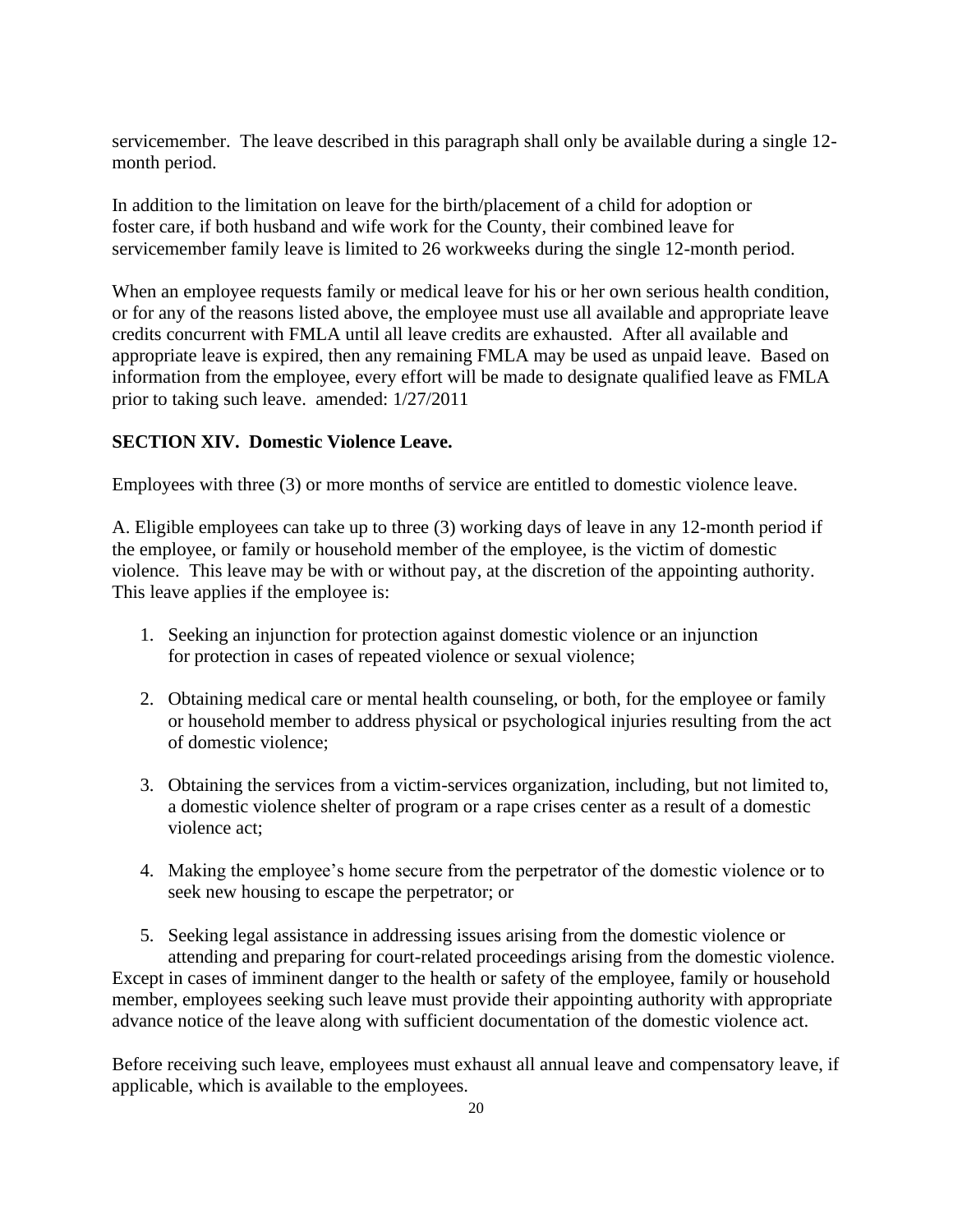#### **SECTION XV. Leave of Absence Without Pay.**

#### **A. Maternity leave.**

 1. An employee who is pregnant shall be granted leave of absence without pay for maternity purposes as follows:

 a. In the case of pregnancy, the period of maternity leave shall not be approved earlier than two months before the anticipated date of birth, nor continue for more than two months beyond the date of birth.

 b. An employee who adopts a child may, upon written request, be granted a leave of absence.

 2. The appointing authority shall notify the employee, in writing, as to the period of leave to be granted, clearly specifying the date the employee will return to duty and that the employee will return to the same position.

 3. While maternity leave is leave without pay, the County requires employees first use all available accrued leave credits during a FMLA qualifying leave event before being placed on LWOP. amended: 09/27/2007

 4. Prior to being placed on maternity leave of absence, any illness caused or contributed to by pregnancy, miscarriage, or abortion shall be treated as a temporary disability and the employee shall use accrued sick leave credits in accordance with section VIII.

#### **B. Other leave without pay.**

 1. An employee may, upon request, be granted leave without pay for a period not to exceed six calendar months, provided the appointing authority deems such leave to be justified and not detrimental to the position of the department however, such leave authorized for educational purposes may be granted for a period of twelve calendar months.

2. In exceptional cases, such leave may be extended on approval of the appointing authority.

## **C. Limitations of leave without pay.**

 1. An employee shall not earn annual or sick leave credits while on any type of leave without pay. Hours will be prorated when an employee is on leave without pay.

a. No employee on leave without pay, or suspension shall earn leave credits of any kind. Leave credits shall be prorated based on the number of hours worked in that month. Amended: 12/8/2016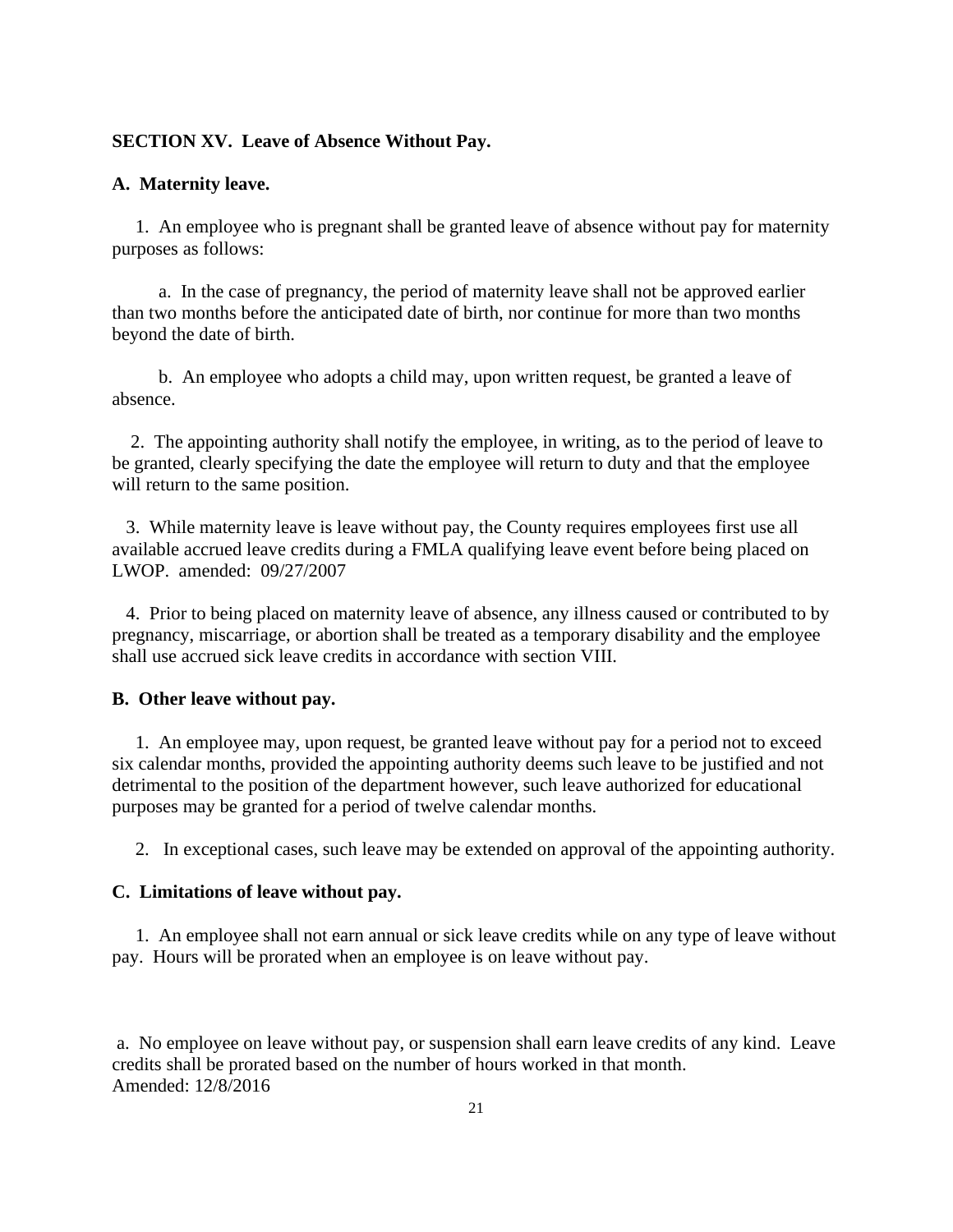b. Leave without pay will be granted only after all leave credits have been used. Amended: 11/12/2015

 2. An employee shall not be granted salary increases of any type while on leave of absence without pay. amended: 11/12/2015

If a merit increase is approved for County employees while the employee is on leave without pay, the merit increase will be granted upon return to duty in accordance with Section II. amended: 11/12/2015

3. An employee who has been placed on leave of absence without pay for any amount of time, with the exception of workers' compensation, and is therefore in a non-pay status during any portion of the last scheduled work day before a holiday, shall not be eligible to receive payment for such holiday or any other holiday occurring while the employee is on such leave. 04/16/2014

## **SECTION XVI. Illness and Injury in the Line of Duty.**

All full time employees shall be entitled to a maximum of five (5) days of illness or injury in the line of duty leave each calendar year because of personal injury in the discharge of their duties or because of illness from a contagious or infectious disease contacted in their workplace. Such leave shall be noncumulative from year to year and when approved by the appointing authority shall be used before charging any absence to regular accrued sick leave, provided the following conditions are met: amended: 12/8/2016

A. The appointing authority shall be notified as soon as possible as the illness or injury occurs.

B. The employee shall file a written claim signed by the appointing authority for attachment to the payroll report for the periods in which the illness or injury occurred.

C. In the case of injury, a certificate from a licensed physician may be required and in the case of a claim relating to a contagious or infectious disease, the employee shall file a statement from a licensed physician certifying that beyond a reasonable doubt the contagious or infectious disease was contacted during the time the employee was actually engaged in the performance of their duties.

D. The appointing authority, after determining that the claim correctly states the facts and is valid, will approve the leave.

E. Any workman's compensation payment received by the employee while they are on compensable leave shall be deducted from the regular gross salary or the check received for workman's compensation shall be endorsed to the county.

F. The employee shall file a certificate signed by a licensed physician designated by the appointing authority stating that the employee is unable to return to duty because of the injury or illness for which the initial leave was granted.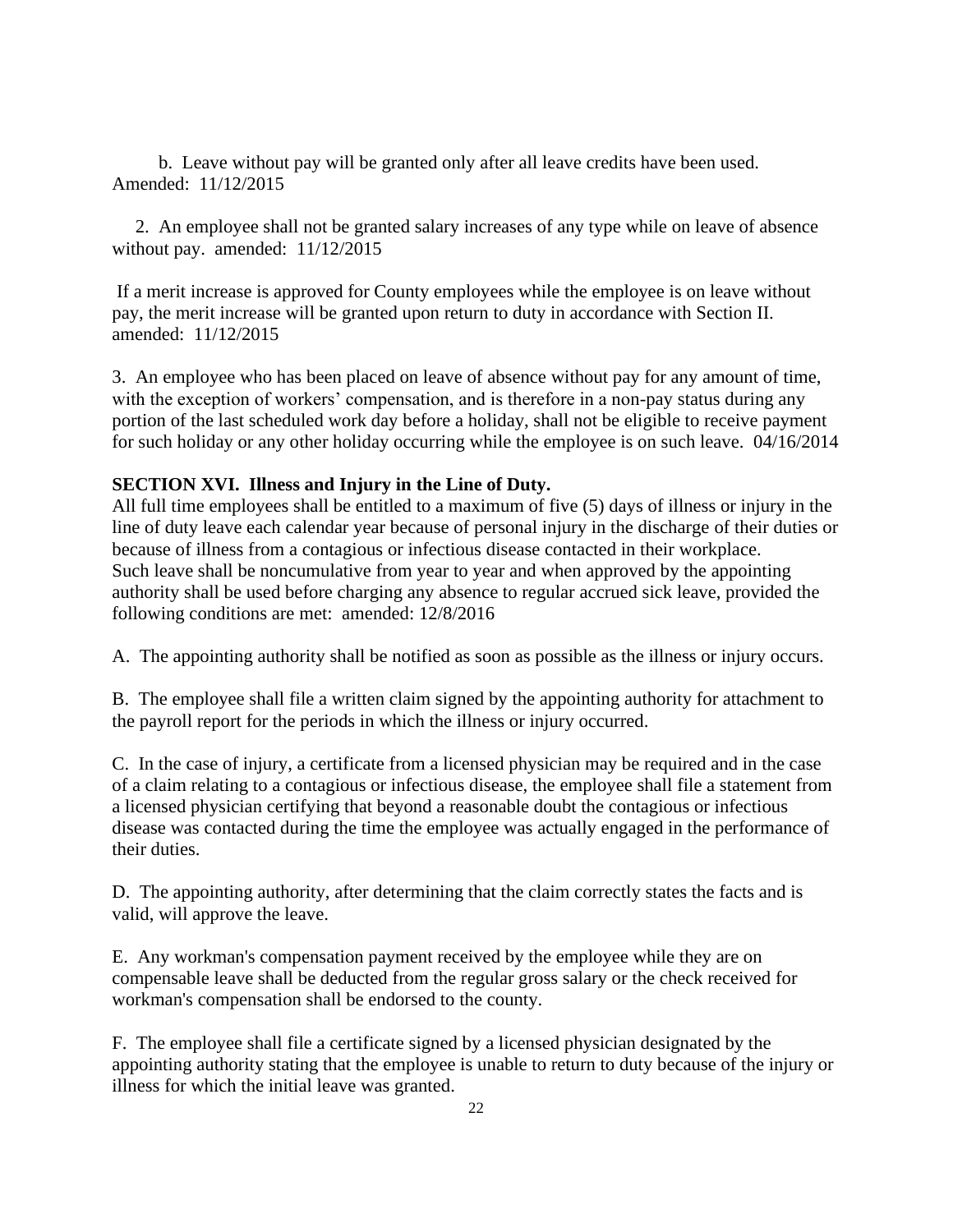G. The employee shall agree to file a medical report at such intervals as the appointing authority may direct showing that they are unable to perform their duties.

 Any person granted Illness and Injury leave who has used the maximum five days may be granted additional leave by action of the appointing authority.

H. The employee shall not engage in any type of work for which they will receive compensation.

## **SECTION XVII. Transfer to the Private Sector.**

In the event that employees jobs are transferred to the private sector under an agreement which guarantees that the transferring employees will carry forward all earned leave benefits to the private sector employer, then no payment shall be made to departing employees by the appointing authority.

## **SECTION XVIII. Definitions.**

**ABANDONMENT OF POSITION** - The desertion by an employee of the employee's position for three consecutive workdays.

**ADMINISTRATIVE LEAVE** - Authorized leave of absence with pay not chargeable against an employee's accrued leave credits.

**ANNUAL LEAVE** - Authorized leave of absence with pay granted an employee for vacation or other personal purposes.

**APPOINTMENT** - The act of placing an employee in an established classified position.

**COMPENSATORY LEAVE CREDITS** - Leave credits granted to an employee for working beyond their regular work period.

 - **Regular** Compensatory Credits are granted when the total hours physically worked are less than the regular work period.

 - **Overtime** Compensatory Credits are granted when the total hours physically worked are more than the regular work period.

**SPECIAL COMPENSATORY LEAVE CREDITS** - are compensatory leave credits granted to an employee who is required to work on a holiday as provided in Section VI. Compensation is earned at a ratio of one and one half hours for each hour worked.

**LEAVE OF ABSENCE WITHOUT PAY** - Authorized leave of absence granted an employee for which period the employee shall receive no pay.